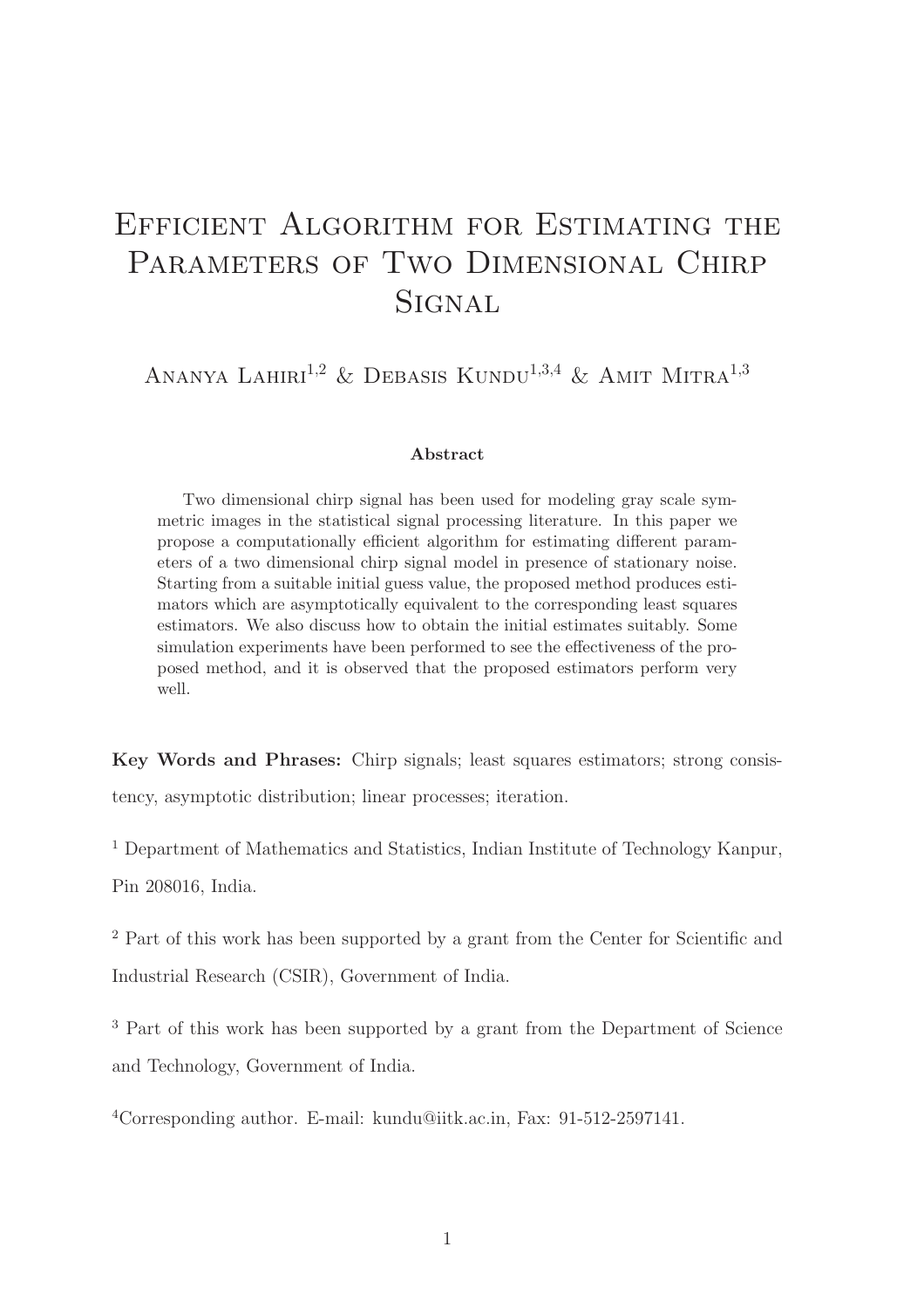### 1 INTRODUCTION

Two dimensional chirp signal models can be used to model gray scale (black and white) images. Mathematically the model looks like as follows,

$$
y(m, n) = A^{0} \cos(\alpha^{0} m + \beta^{0} m^{2} + \gamma^{0} n + \delta^{0} n^{2}) + B^{0} \sin(\alpha^{0} m + \beta^{0} m^{2} + \gamma^{0} n + \delta^{0} n^{2})
$$

$$
+ X(m, n); m = 1, \cdots, M, n = 1, \cdots, N
$$
(1)

where  $X(m, n)$  is the random additive error.  $A^0$  and  $B^0$  are distinct non zero amplitudes and  $A^{0^2} + B^{0^2} \leq M$ , for some constant M. The frequencies  $\alpha^0, \gamma^0$  and frequency rates  $\beta^0$ ,  $\delta^0$  respectively strictly lie between 0 and  $\pi$ . It is assumed that  $X(m, n)$  has the following form;

$$
X(m,n) = \sum_{j=-\infty}^{\infty} \sum_{k=-\infty}^{\infty} a(j,k)\varepsilon(m-j,n-k)
$$
 (2)

with

$$
\sum_{j=-\infty}^{\infty} \sum_{k=-\infty}^{\infty} |a(j,k)| < \infty. \tag{3}
$$

Here  $\varepsilon(m, n)$ 's are independent and identically distributed  $(i.i.d.)$  random variables with zero mean, variance  $\sigma^2$  and with finite fourth moments. Given a sample of size MN, one interesting problem is to estimate the unknown amplitudes  $A^0$ ,  $B^0$ , the frequencies  $\alpha^0, \gamma^0$  and the frequency rates  $\beta^0, \delta^0$ .

Extensive work on similar two-dimensional models have been done by several authors, see for example Peleg and Porat [9], Friedlander et al. [6], Francos et al. [4], [5], Cao et al. [2], Zhang and Liu [13], Zhang et al. [14] and the references cited therein. Recently, it is observed by the authors, see Lahiri *et al.* [8], that the least squares estimators (LSEs) of the parameters of this model (1) are consistent and asymptotically normally distributed. It is further observed that the LSEs are asymptotically efficient. The convergence rates for the amplitudes are  $O_p(M^{-1/2}N^{-1/2})$ , for the frequencies are  $O_p(M^{-3/2}N^{-1/2})$  and  $O_p(M^{-1/2}N^{-3/2})$ , for the frequency rates these are  $O_p(M^{-5/2}N^{-1/2})$  and  $O_p(M^{-1/2}N^{-5/2})$ . Here  $Z = O_p(N^{-\delta})$  means  $N^{\delta}Z$  is bounded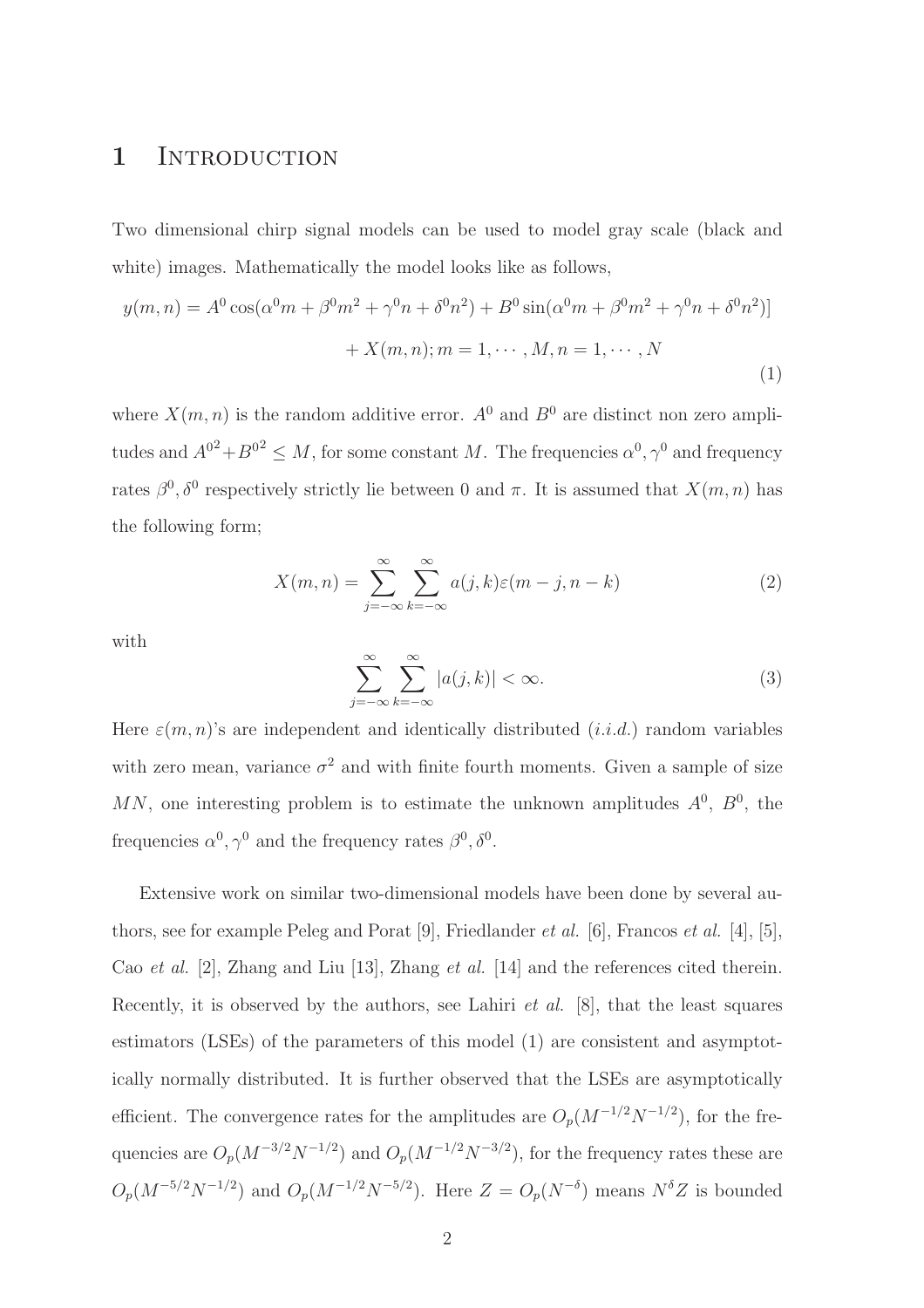in probability. But finding the LSEs is a computationally challenging problem as the least squares surface has several local minima. So for any iterative method the choice of the initial guess is extremely important, otherwise the method will converge to a local minima instead of the global one. Even for ordinary sinusoidal model it is a well known problem, interested readers may see the nice discussion in Rice and Rosenblatt [10] in this respect.

Though we are interested in estimating all the parameters but here in this paper the aim is to find efficient estimators of the amplitudes, frequencies and frequency rates efficiently, which have the same rates of convergence as the corresponding LSEs. It may be observed that the model (1) can be seen as a non-linear regression model, with  $A^0$ ,  $B^0$  as linear parameters, and  $\alpha^0$ ,  $\beta^0$ ,  $\gamma^0$  and  $\delta^0$  as non-linear parameters. If we can find efficient estimators of the non-linear parameters  $\alpha^0$ ,  $\beta^0$ ,  $\gamma^0$  and  $\delta^0$ then efficient estimators of the linear parameters can be obtained by simple linear regression technique, see for example Richards [11]. Because of this reason, in this paper we mainly concentrate on estimating the non-linear parameters efficiently.

Here we propose an iterative method (Newton- Raphson type) to find the estimators of non-linear parameters namely frequencies and frequency rates. It is observed that if we start the initial guesses of  $\alpha^0$  and  $\gamma^0$  with convergence rates  $O_p(M^{-1}N^{-1/2})$  and  $O_p(N^{-1}M^{-1/2})$  respectively then after four iterations the algorithm produces the estimates of  $\alpha^0$  and  $\gamma^0$  with convergence rates  $O_p(M^{-3/2}N^{-1/2})$ and  $O_p(M^{-1/2}N^{-3/2})$ . Similarly, if we start the initial guessed of  $\beta^0$  and  $\delta^0$  with convergence rates  $O_p(M^{-2}N^{-1/2})$  and  $O_p(N^{-2}M^{-1/2})$  respectively, then after four iterations the algorithm converges with convergence rates  $O_p(M^{-5/2}N^{-1/2})$  and  $O_p(M^{-1/2}N^{-5/2})$ . Therefore, it is clear that the proposed algorithm produces estimates which have the same rate of convergence as the LSEs. Moreover, it is known that the algorithm stops after finite number of steps only.

We study the effectiveness of the proposed iterative approach by some simulation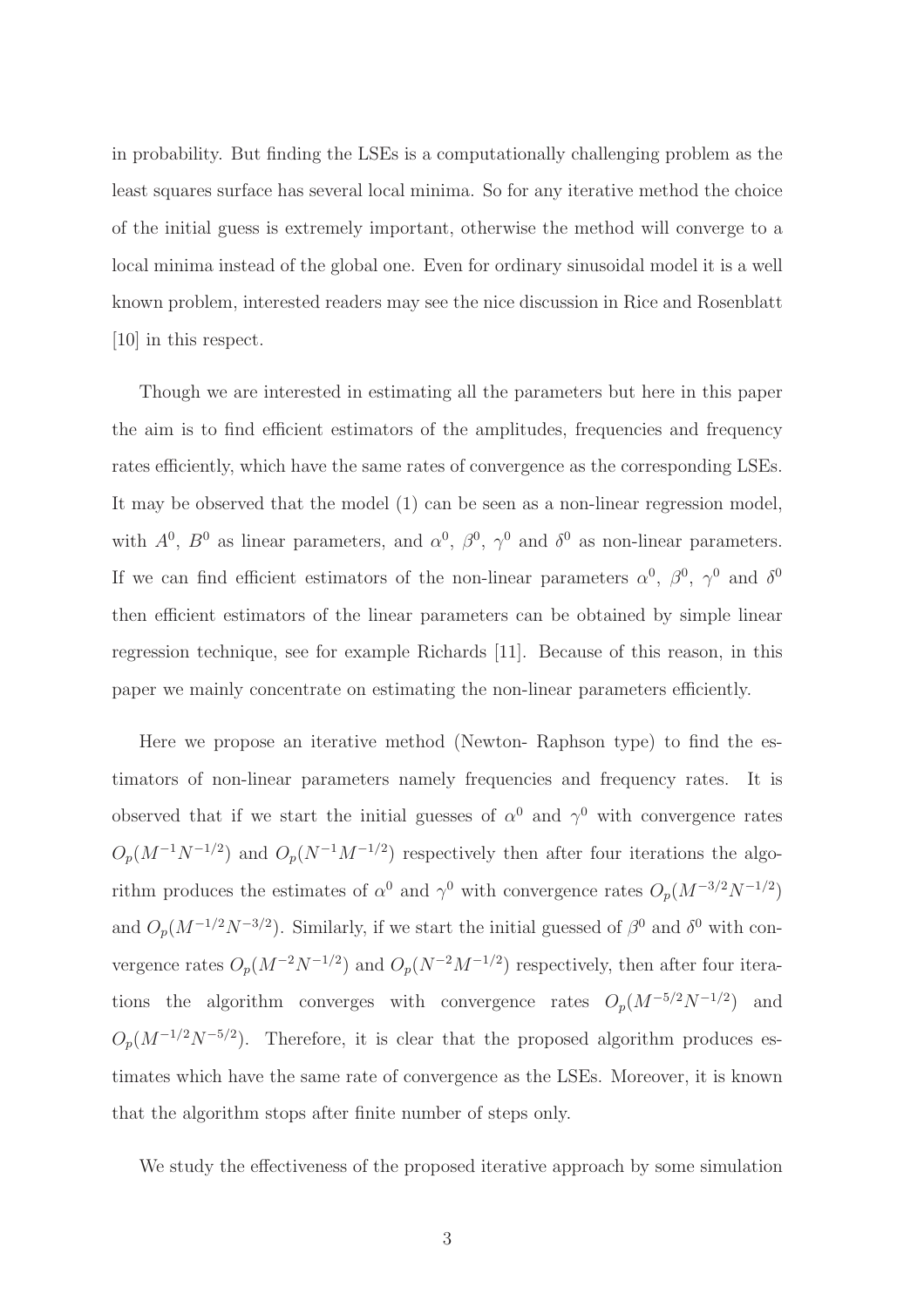experiments. It is observed that the algorithm works very well in terms of mean squared errors (MSEs). MSEs of the proposed estimators are very close to the corresponding MSEs of the LSEs, and both are very close to the corresponding asymptotic variance of the LSEs. Therefore, the proposed method can be used very effectively instead of the LSEs.

The rest of the paper is organized as follows. We provide the properties of the LSEs in Section 2. In Section 3, we present the proposed algorithm and provide the theoretical justification of the algorithm. The simulation results and the analysis of a simulated data have been presented in Section 4. Conclusions appear in Section 5. All the proofs are presented in the Appendix.

# 2 LEAST SQUARES ESTIMATORS

In this section we present briefly the properties of the LSEs for ready reference. The LSEs of the unknown parameters of the model (1) can be obtained by minimizing  $S(A, B, \alpha, \beta, \gamma, \delta)$  with respect to A, B,  $\alpha$ ,  $\beta$ ,  $\gamma$  and  $\delta$ , where

$$
S(A, B, \alpha, \beta, \gamma, \delta) =
$$
  

$$
\sum_{n=1}^{N} \sum_{m=1}^{M} (y(m, n) - A \cos(\alpha m + \beta m^2 + \gamma n + \delta n^2) - B \sin(\alpha m + \beta m^2 + \gamma n + \delta n^2))^2.
$$

Note that, if  $\alpha$ ,  $\beta$ ,  $\gamma$  and  $\delta$  are known, the LSEs of A and B can be obtained as  $\widehat{A}(\theta)$ and  $\widehat{B}(\boldsymbol{\theta})$  respectively, where  $\boldsymbol{\theta} = (\alpha, \beta, \gamma, \delta),$ 

$$
(\widehat{A}(\boldsymbol{\theta}), \widehat{B}(\boldsymbol{\theta}))^{T} = (\mathbf{W}^{T}(\boldsymbol{\theta})\mathbf{W}(\boldsymbol{\theta}))^{-1}\mathbf{W}^{T}(\boldsymbol{\theta})\mathbf{Y},
$$
\n(4)

 $\mathbf{Y} = (y(1,1), \cdots, y(M,N))^T$ , is the  $MN \times 1$  data vector and  $\mathbf{W}(\boldsymbol{\theta})$  is the  $MN \times 2$ matrix of the following form;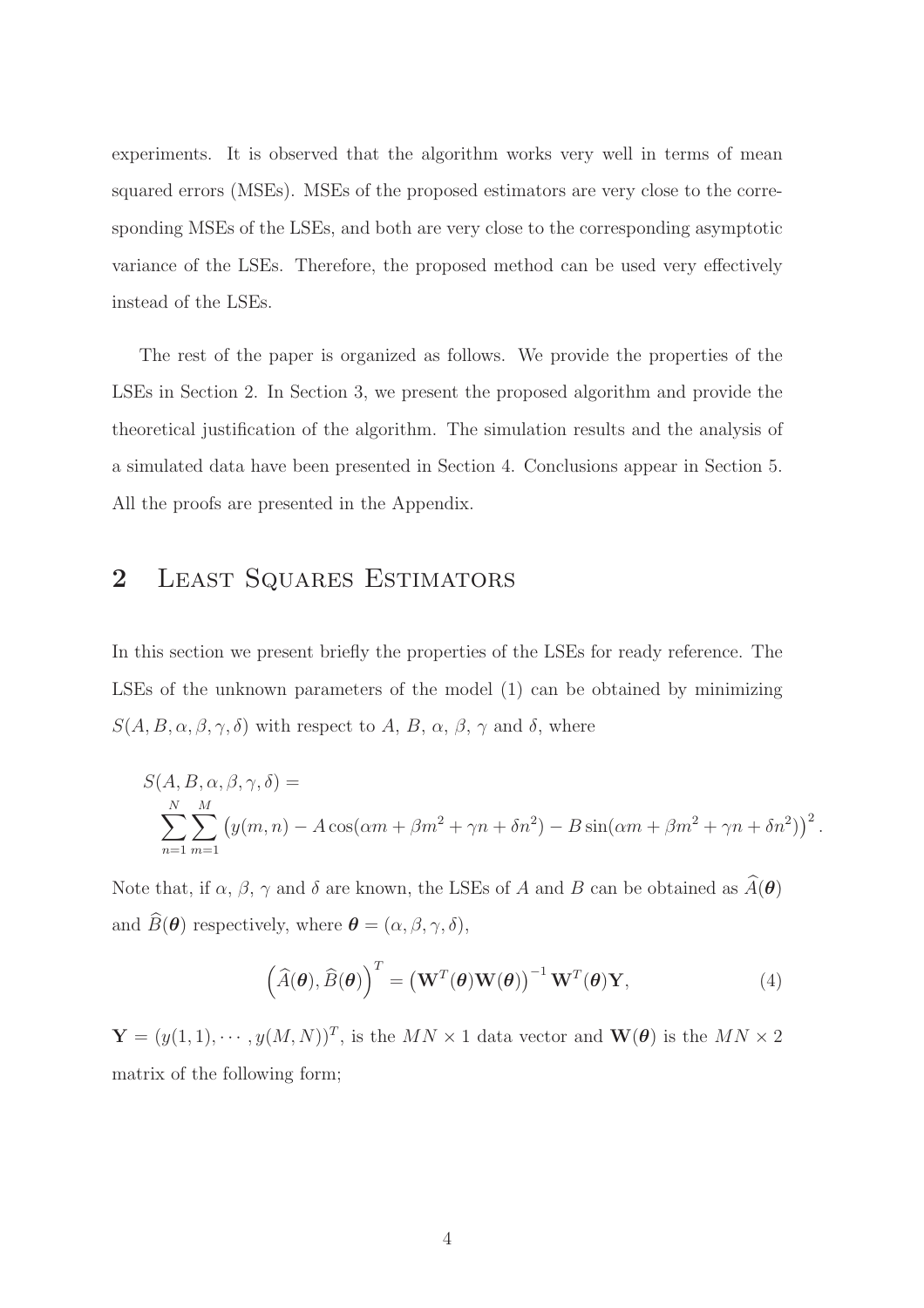$$
\mathbf{W}(\theta) = \begin{bmatrix}\n\cos(\alpha + \beta + \gamma + \delta) & \sin(\alpha + \beta + \gamma + \delta) \\
\cos(2\alpha + 4\beta + \gamma + \delta) & \sin(2\alpha + 4\beta + \gamma + \delta) \\
\vdots & \vdots \\
\cos(M\alpha + M^2\beta^2 + \gamma + \delta) & \sin(M\alpha + M^2\beta^2 + \gamma + \delta) \\
\vdots & \vdots \\
\cos(\alpha + \beta + N\gamma + N^2\delta) & \sin(\alpha + \beta + N\gamma + N^2\delta) \\
\cos(2\alpha + 4\beta + N\gamma + N^2\delta) & \sin(2\alpha + 4\beta + N\gamma + N^2\delta)\n\end{bmatrix}.
$$
\n(5)

Therefore, the LSEs of  $\alpha$ ,  $\beta$ ,  $\gamma$  and  $\delta$  can be obtained first by maximizing  $Q(\alpha, \beta, \gamma, \delta)$ with respect to  $\alpha, \beta, \gamma$  and  $\delta$ , where

$$
Q(\alpha, \beta, \gamma, \delta) = S(\widehat{A}(\boldsymbol{\theta}), \widehat{B}(\boldsymbol{\theta}), \alpha, \beta, \gamma, \delta) = \mathbf{Y}^T \mathbf{W}(\boldsymbol{\theta}) (\mathbf{W}^T(\boldsymbol{\theta}) \mathbf{W}(\boldsymbol{\theta}))^{-1} \mathbf{W}^T(\boldsymbol{\theta}) \mathbf{Y}.
$$
\n(6)

Once the LSEs of  $\alpha, \beta, \gamma$  and  $\delta$ , say  $\widehat{\alpha}, \widehat{\beta}, \widehat{\gamma}$  and  $\widehat{\delta}$  are obtained the LSEs of A and B can be easily obtained as  $\widehat{A}(\widehat{\alpha}, \widehat{\beta}, \widehat{\gamma}, \widehat{\delta})$  and  $\widehat{B}(\widehat{\alpha}, \widehat{\beta}, \widehat{\gamma}, \widehat{\delta})$  respectively, see for example Richards [11]. The properties of the LSEs is as follows. The LSEs of the unknown parameters of model (1) are strongly consistent for the corresponding parameters and they have the following asymptotic distribution

$$
D^{-1}(\hat{A} - A^{0}, \hat{B} - B^{0}, \hat{\alpha} - \alpha^{0}, \hat{\beta} - \beta^{0}, \hat{\gamma} - \gamma^{0}, \hat{\delta} - \delta^{0})^{T} \xrightarrow{d} N_{6}(0, 2c\sigma^{2}\Sigma^{-1})
$$
  
where 
$$
D = diag(\frac{1}{\sqrt{MN}}, \frac{1}{\sqrt{MN}}, \frac{1}{M\sqrt{MN}}, \frac{1}{M^{2}\sqrt{MN}}, \frac{1}{N\sqrt{MN}}, \frac{1}{N^{2}\sqrt{MN}})
$$

$$
\sum = \begin{bmatrix} 1 & 0 & \frac{B^{0}}{2} & \frac{B^{0}}{3} & \frac{B^{0}}{2} & \frac{B^{0}}{3} \\ 0 & 1 & -\frac{A^{0}}{2} & -\frac{A^{0}}{3} & -\frac{A^{0}}{2} & -\frac{A^{0}}{3} \\ \frac{B^{0}}{2} & -\frac{A^{0}}{2} & \frac{A^{0^{2}+B^{0^{2}}}{3} & \frac{A^{0^{2}+B^{0^{2}}}{4} & \frac{A^{0^{2}+B^{0^{2}}}{4}}{4} \\ \frac{B^{0}}{3} & -\frac{A^{0}}{3} & \frac{A^{0^{2}+B^{0^{2}}}{4} & \frac{A^{0^{2}+B^{0^{2}}}{4} & \frac{A^{0^{2}+B^{0^{2}}}{4} & \frac{A^{0^{2}+B^{0^{2}}}{4} \\ \frac{B^{0}}{2} & -\frac{A^{0}}{2} & \frac{A^{0^{2}+B^{0^{2}}}{4} & \frac{A^{0^{2}+B^{0^{2}}}{4} & \frac{A^{0^{2}+B^{0^{2}}}{4} & \frac{A^{0^{2}+B^{0^{2}}}{4} \\ \frac{B^{0}}{2} & -\frac{A^{0}}{3} & \frac{A^{0^{2}+B^{0^{2}}}{4} & \frac{A^{0^{2}+B^{0^{2}}}{4} & \frac{A^{0^{2}+B^{0^{2}}}{4} \\ \frac{B^{0}}{2} & -\frac{A^{0}}{3} & \frac{A^{0^{2}+B^{0^{2}}}{4} & \frac{A^{0^{2}+B^{0^{2}}}{4} & \frac{A^{0^{2}+B^{0^{2}}}{4} & \frac{
$$

$$
\Sigma^{-1} = \frac{2}{A^{0^2} + B^{0^2}} \begin{bmatrix} -8A^2B^2 & -8A^3 & -13A^3 & 18A^3 & -13A^3 \\ -18B^0 & 18A^0 & 96 & -90 & 0 & 0 \\ 15B^0 & -15A^0 & -90 & -90 & 0 & 0 \\ -18B^0 & 18A^0 & 0 & 0 & 96 & -90 \\ 15B^0 & -15A^0 & 0 & 0 & -90 & 90 \end{bmatrix} . \tag{8}
$$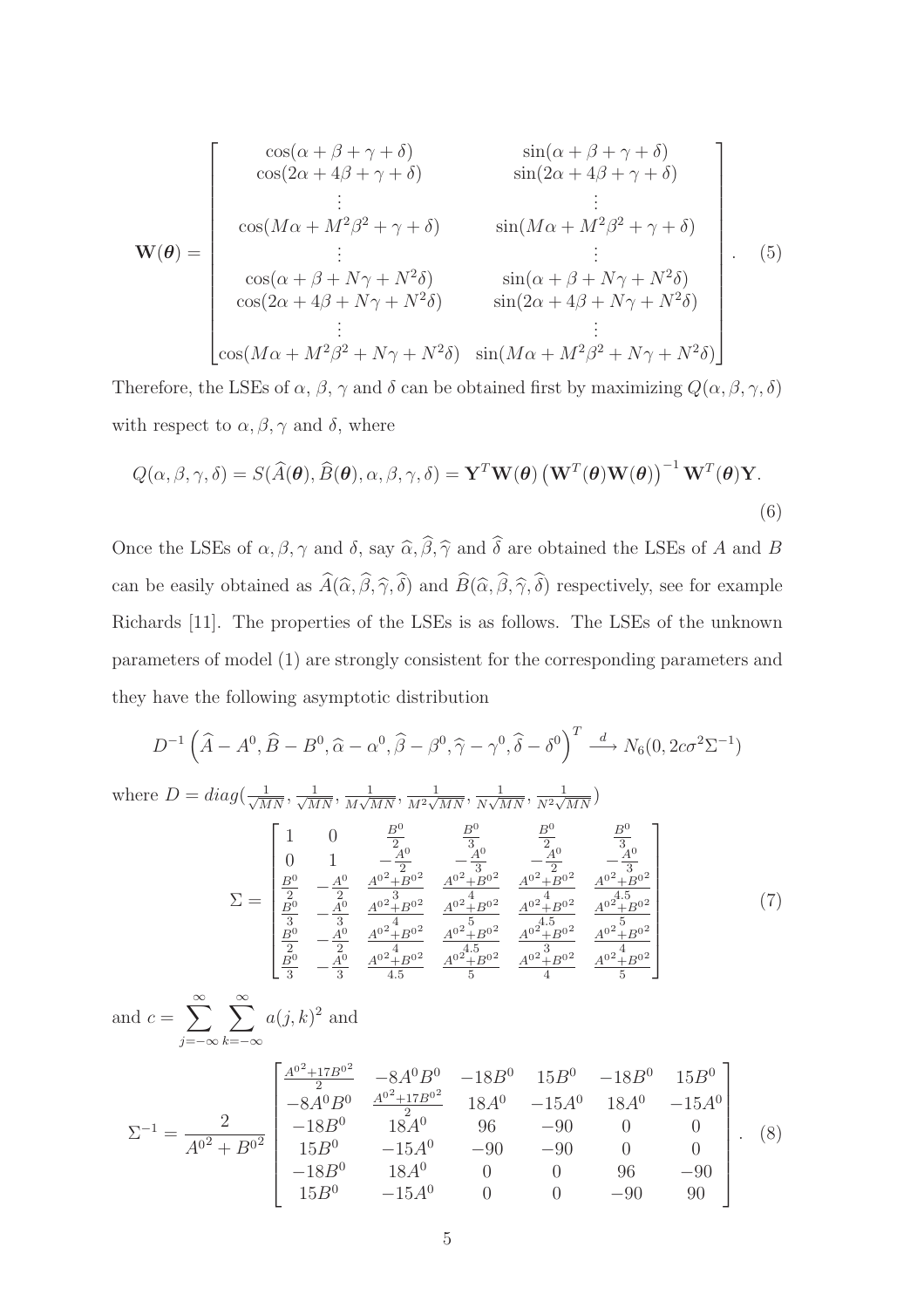In the next section we provide the algorithm which produces estimators of frequencies  $\alpha^0, \gamma^0$  and frequency rates  $\beta^0, \delta^0$  which have the same asymptotic distributions as the LSEs.

# 3 Proposed Algorithm

The aim of this algorithm is to find the estimates of the frequency and frequency rate with the same rate of convergence as the LSEs. First we will show that starting from any estimators of  $\alpha$ ,  $\beta$ ,  $\gamma$ , and  $\delta$ , how they can be improved upon. Then we will provide the exact algorithm how it can be implemented in practice. If  $\tilde{\alpha}$  is an estimator of  $\alpha^0$ , such that  $\tilde{\alpha} - \alpha^0 = O_p(M^{(-1-\lambda_{11})}N^{(-\lambda_{12})})$ , for some  $\frac{1}{2}$  $\frac{1}{2} \geq \lambda_{11} > 0,$  $\lambda_{12} > 0$ , and  $\beta$  is an estimator of  $\beta^0$ , such that  $\beta - \beta^0 = O_p(M^{(-2-\lambda_{21})}N^{(-\lambda_{22})})$ , for some 1  $\frac{1}{2} \geq \lambda_{21} > 0$ ,  $\lambda_{22} > 0$ , then an improved estimator of  $\alpha^0$  can be obtained as

$$
\widetilde{\widetilde{\alpha}} = \widetilde{\alpha} + \frac{48}{M^2} Im \left( \frac{P_{MN}^{\alpha}}{Q_{MN}^{\alpha,\beta}} \right) \tag{9}
$$

with

$$
P_{MN}^{\alpha} = \sum_{n=1}^{N} \sum_{m=1}^{M} y(m,n) \left(m - \frac{M}{2}\right) e^{-i(\tilde{\alpha}m + \tilde{\beta}m^2)}
$$
(10)

$$
Q_{MN}^{\alpha,\beta} = \sum_{n=1}^{N} \sum_{m=1}^{M} y(m,n) e^{-i(\widetilde{\alpha}m + \widetilde{\beta}m^2)}.
$$
\n(11)

Here  $Im(\cdot)$  denotes the imaginary part of the complex argument. Similarly, an improved estimator of  $\beta^0$  can be obtained as

$$
\widetilde{\widetilde{\beta}} = \widetilde{\beta} + \frac{45}{M^4} Im \left( \frac{P_{MN}^{\beta}}{Q_{MN}^{\alpha,\beta}} \right), \tag{12}
$$

with

$$
P_{MN}^{\beta} = \sum_{n=1}^{N} \sum_{m=1}^{M} y(m,n) \left( m^2 - \frac{M^2}{3} \right) e^{-i(\tilde{\alpha}m + \tilde{\beta}m^2)}
$$
(13)

and  $Q_{MN}^{\alpha,\beta}$  is same as defined in (11).

The following two theorems provide the justification for the improved estimators, whose proofs will be provided in the appendix.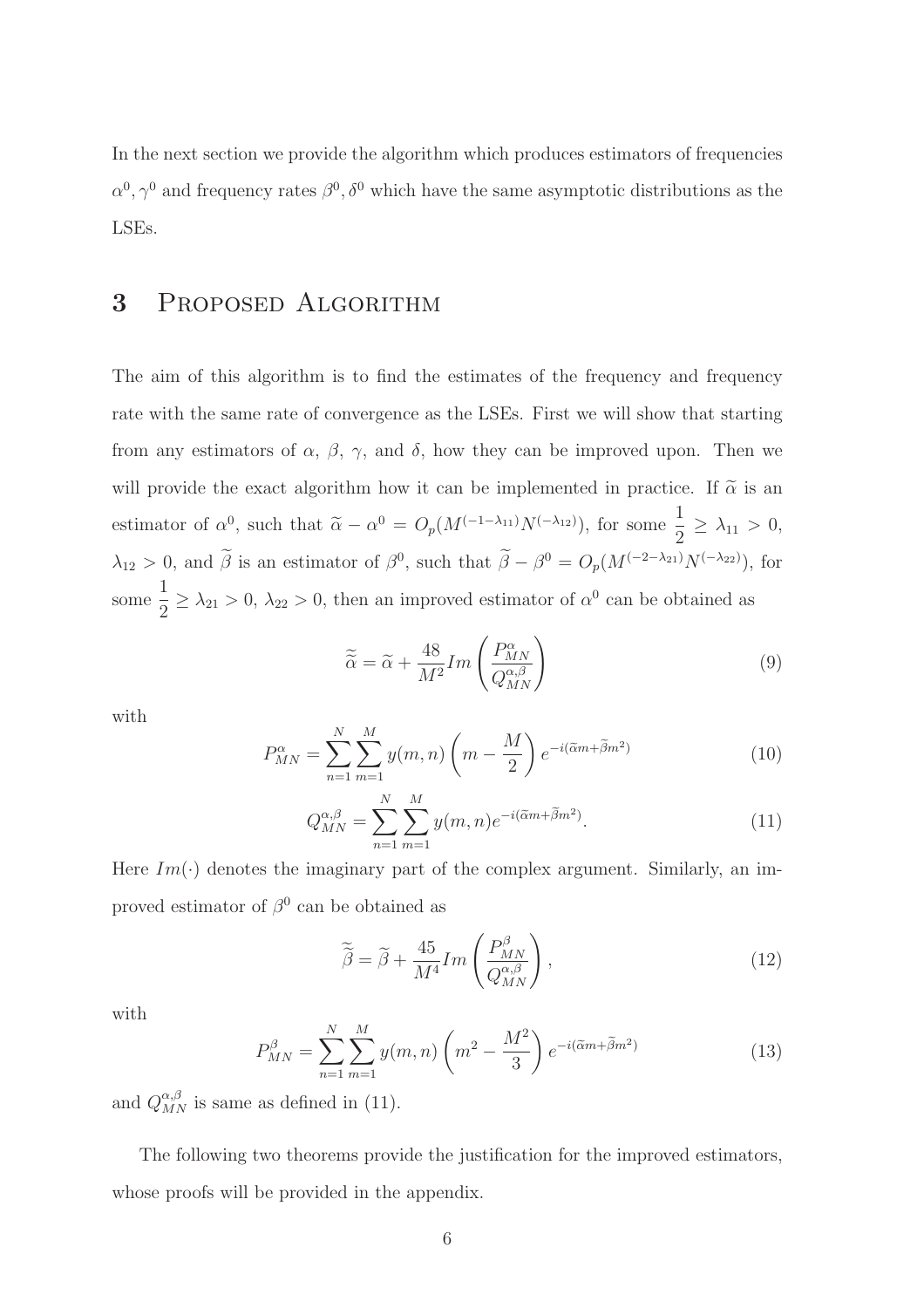**Theorem 1.** If 
$$
\tilde{\alpha} - \alpha^0 = O_p(M^{(-1-\lambda_{11})}N^{(-\lambda_{12})})
$$
 for  $\lambda_{12} > 0$  then  
\n(a)  $\tilde{\tilde{\alpha}} - \alpha^0 = O_p(M^{(-1-2\lambda_{11})}N^{(-\lambda_{12})})$  if  $0 < \lambda_{11} \le \frac{1}{4}$   
\n(b)  $M^{\frac{3}{2}}N^{\frac{1}{2}}(\tilde{\tilde{\alpha}} - \alpha^0) \xrightarrow{d} N(0, \sigma_1^2)$  if  $\lambda_{11} > \frac{1}{4}$ ,  
\nwhere  $\sigma_1^2 = \frac{384c\sigma^2}{A^{02} + B^{02}}$ , the asymptotic variance of the LSE of  $\alpha^0$ .  
\n**Theorem 2.** If  $\tilde{\beta} - \beta^0 = O_p(M^{(-2-\lambda_{21})}N^{(-\lambda_{22})})$  for  $\lambda_{22} > 0$  then  
\n(a)  $\tilde{\tilde{\beta}} - \beta^0 = O_p(M^{(-2-2\lambda_{21})}N^{(-\lambda_{22})})$  if  $0 < \lambda_{21} \le \frac{1}{4}$   
\n(b)  $M^{\frac{5}{2}}N^{\frac{1}{2}}(\tilde{\tilde{\beta}} - \beta^0) \xrightarrow{d} N(0, \sigma_2^2)$  if  $\lambda_{21} > \frac{1}{4}$   
\nwhere  $\sigma_2^2 = \frac{360c\sigma^2}{A^{02} + B^{02}}$ , the asymptotic variance of the LSE of  $\beta^0$ .

Similarly by interchanging the role of  $m$  and  $n$  we can get the estimators of  $\gamma^0$ , and  $\delta^0$ . If  $\tilde{\gamma}$  is an estimator of  $\gamma^0$ , such that  $\tilde{\gamma} - \gamma^0 = O_p(N^{(-1-\kappa_{11})}M^{(-\kappa_{12})})$ , for some  $\frac{1}{2} \ge \kappa_{11} > 0$ , and  $\delta$  is an estimator of  $\delta^0$ , such that  $\delta - \delta^0 = O_p(N^{(-2-\kappa_{21})}M^{(-\kappa_{22})})$ , for some  $\frac{1}{2} \geq \kappa_{21} > 0$ , then an improved estimator of  $\gamma^0$  can be obtained as

$$
\widetilde{\widetilde{\gamma}} = \widetilde{\gamma} + \frac{48}{N^2} Im \left( \frac{P_{MN}^{\gamma}}{Q_{MN}^{\gamma,\delta}} \right)
$$
\n(14)

with

$$
P_{MN}^{\gamma} = \sum_{n=1}^{N} \sum_{m=1}^{M} y(m,n) \left(n - \frac{N}{2}\right) e^{-i(\tilde{\gamma}n + \tilde{\delta}n^2)}
$$
(15)

$$
Q_{MN}^{\gamma,\delta} = \sum_{n=1}^{N} \sum_{m=1}^{M} y(m,n) e^{(-i\widetilde{\gamma}n + \widetilde{\delta}n^2)}.
$$
 (16)

and an improved estimator of  $\delta^0$  can be obtained as

$$
\widetilde{\widetilde{\delta}} = \widetilde{\delta} + \frac{45}{N^4} Im \left( \frac{P_{MN}^{\delta}}{Q_{MN}^{\gamma,\delta}} \right), \tag{17}
$$

with

$$
P_{MN}^{\delta} = \sum_{n=1}^{N} \sum_{m=1}^{M} y(m,n) \left( n^2 - \frac{N^2}{3} \right) e^{-i(\tilde{\gamma}n + \tilde{\delta}n^2)} \tag{18}
$$

and  $Q_{MN}^{\gamma,\delta}$  is same as defined in (16).

**Theorem 3.** If 
$$
\tilde{\gamma} - \gamma^0 = O_p(N^{(-1-\kappa_{11})}M^{(-\kappa_{12})})
$$
 for  $\kappa_{12} > 0$  then  
\n(a)  $\tilde{\tilde{\gamma}} - \gamma^0 = O_p(N^{(-1-2\kappa_{11})}M^{(-\kappa_{12})})$  if  $0 < \kappa_{11} \le \frac{1}{4}$   
\n(b)  $N^{\frac{3}{2}}M^{\frac{1}{2}}(\tilde{\tilde{\gamma}} - \gamma^0) \stackrel{d}{\longrightarrow} N(0, \sigma_1^2)$  if  $\kappa_{11} > \frac{1}{4}$ ,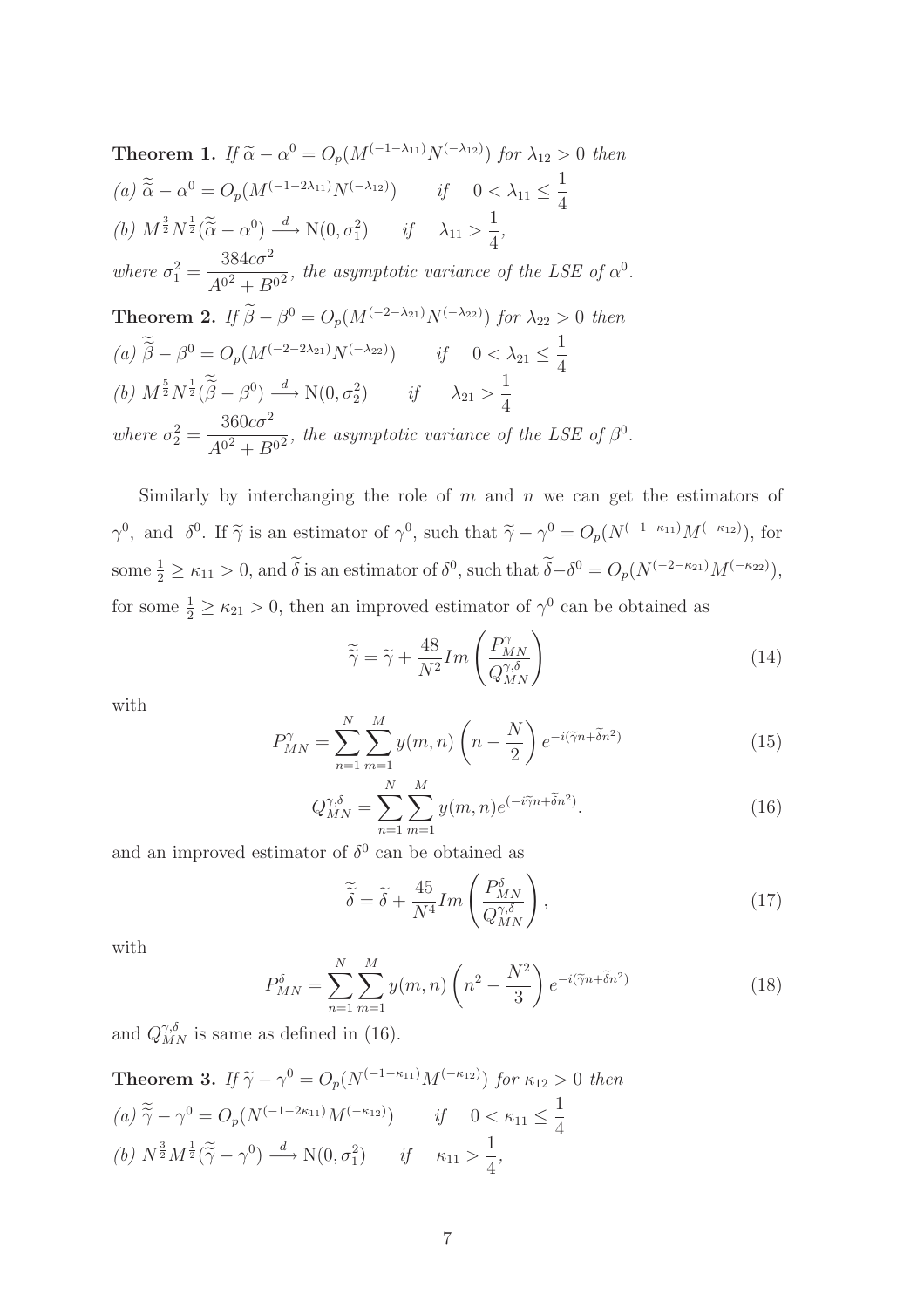**Theorem 4.** If 
$$
\tilde{\delta} - \delta^0 = O_p(N^{(-2-\kappa_{21})}M^{(-\kappa_{22})})
$$
 for  $\kappa_{22} > 0$  then  
\n(a)  $\tilde{\tilde{\delta}} - \delta^0 = O_p(N^{(-2-2\kappa_{21})}M^{(-\kappa_{22})})$  if  $0 < \kappa_{21} \le \frac{1}{4}$   
\n(b)  $N^{\frac{5}{2}}M^{\frac{1}{2}}(\tilde{\tilde{\delta}} - \delta^0) \stackrel{d}{\longrightarrow} N(0, \sigma_2^2)$  if  $\kappa_{21} > \frac{1}{4}$ .

Now we will show that starting from initial guesses  $\tilde{\alpha}$ ,  $\tilde{\beta}$ , with convergence rates  $\tilde{\alpha} - \alpha^0 = O_p(M^{-1}N^{-1/2})$  and  $\tilde{\beta} - \beta^0 = O_p(M^{-2}N^{-1/2})$  respectively, how the above procedure can be used to obtain efficient estimators. It may be noted that finding initial guesses with the above convergence rates are not very difficult. It can be obtained by finding the minimum of  $Q_1(\alpha, \beta)$ , where

$$
Q_1(\alpha, \beta) = \sum_{m=1}^{M} \left( \sum_{n=1}^{N} y(m, n) - \mathcal{A} \cos(\alpha m + \beta m^2) - \mathcal{B} \sin(\alpha m + \beta m^2) \right)^2 \tag{19}
$$

over the grids  $\left(\frac{\pi j}{M}\right)$ M ,  $\pi k$  $M<sup>2</sup>$  $\setminus$ ,  $j = 1, \dots, M$ , and  $k = 1, \dots, M^2$ , as it has been suggested by Rice and Rosenblatt [10] to find the initial guesses of the frequency in case of a sinusoidal model.

The main idea is not to use the whole sample size at the beginning, as it was first suggested by Bai et al. [1]. We will use part of the sample at the beginning and gradually proceed towards the complete sample. The algorithm can be described as follows. We will denote the estimates of  $\alpha^0$  and  $\beta^0$  obtained at the *i*-th iteration as  $\tilde{\alpha}^{(i)}$  and  $\tilde{\beta}^{(i)}$  respectively.

#### ALGORITHM:

Step 1: Choose  $M_1 = M^{8/9}, N_1 = N$ . Therefore,  $\tilde{\alpha}^{(0)} - \alpha^0 = O_p(M^{-1}N^{-1/2}) =$  $O_p(M_1^{-1-1/8}N_1^{-1/2})$ , and  $\tilde{\beta}^{(0)} - \beta^0 = O_p(M^{-2}N^{-1/2}) = O_p(M_1^{-2-1/4}N_1^{-1/2})$ . Perform steps (9) and (12). Therefore, after the 1-st iteration we have

$$
\widetilde{\alpha}^{(1)} - \alpha^0 = O_p(M_1^{-1-1/4} N_1^{-1/2}) = O_p(M^{-10/9} N^{-1/2})
$$

and

$$
\widetilde{\beta}^{(1)} - \beta^0 = O_p(M_1^{-2 - \frac{1}{2}} N_1^{-1/2}) = O_p(M^{-20/9} N^{-1/2}).
$$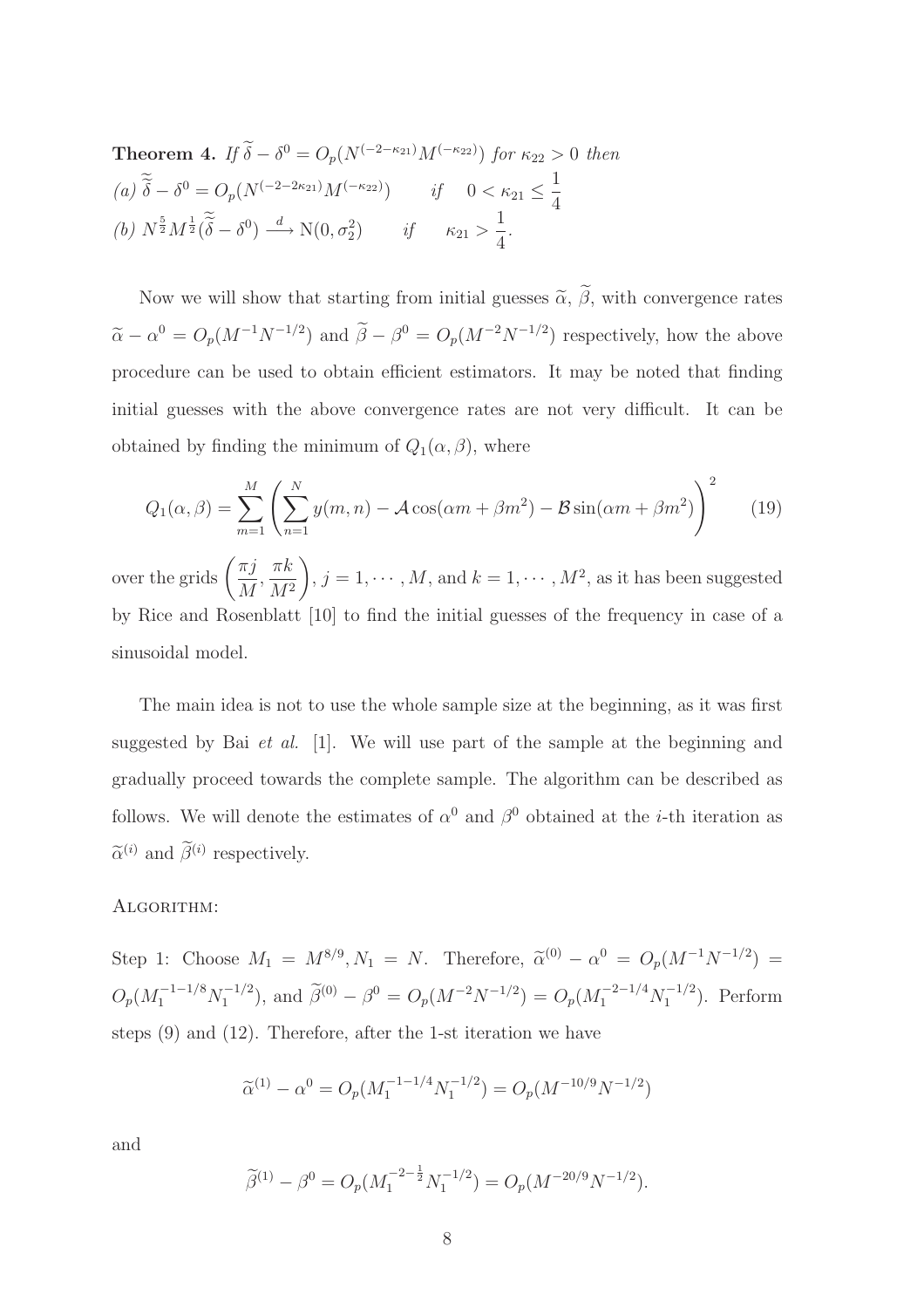Step 2: Choose  $M_2 = M^{80/81}$ ,  $N_2 = N$ . Therefore,  $\tilde{\alpha}^{(1)} - \alpha^0 = O_p(M_2^{-1-1/8} N_2^{-1/2})$ , and  $\widetilde{\beta}^{(1)} - \beta^0 = O_p(M_2^{-2-1/4} N_2^{-1/2})$ . Perform steps (9) and (12). Therefore, after the 2-nd iteration we have

$$
\widetilde{\alpha}^{(2)} - \alpha^0 = O_p(M_2^{-1}^{-1/4} N_2^{-1/2}) = O_p(M^{-100/81} N^{-1/2})
$$

and

$$
\widetilde{\beta}^{(2)} - \beta^0 = O_p(M_2^{-2-1/2} N_2^{-1/2}) = O_p(M^{-200/81} N^{-1/2}).
$$

Step 3: Choose  $M_3 = M, N_3 = N$ . Therefore,  $\tilde{\alpha}^{(2)} - \alpha^0 = O_p(M_3^{-1-19/81} N_3^{-1/2}),$ and  $\tilde{\beta}^{(2)} - \beta^0 = O_p(M_3^{-2-38/81} N_3^{-1/2})$ . Perform steps (9) and (12). Therefore, after the 3-rd iteration we have

$$
\widetilde{\alpha}^{(3)} - \alpha^0 = O_p(M^{-1-38/81}N^{-1/2}), \text{ and } \widetilde{\beta}^{(3)} - \beta^0 = O_p(M^{-2-76/81}N^{-1/2}).
$$

Step 4: Choose  $M_4 = M, N_4 = N$ , and perform steps (9) and (12). Now we obtain the required convergence rates, i.e.

$$
\widetilde{\alpha}^{(4)} - \alpha^0 = O_p(M^{-3/2}N^{-1/2}), \text{ and } \widetilde{\beta}^{(4)} - \beta^0 = O_p(M^{-5/2}N^{-1/2}).
$$

Similarly interchanging the role of  $m$  and  $n$  we can get the algorithm corresponding to  $\gamma^0$  and  $\delta^0$ .

# 4 Simulation and data analysis

#### 4.1 SIMULATION RESULTS

In this section we present some simulation results for different sample sizes and for different error variances to show how the proposed method behaves in practice. We consider the following model

$$
y(m,n) = 5.0\cos(1.0m+0.05m^2+1.5n+0.5n^2)+5.0\sin(1.0m+0.05m^2+1.5n+0.5n^2)).
$$
\n(20)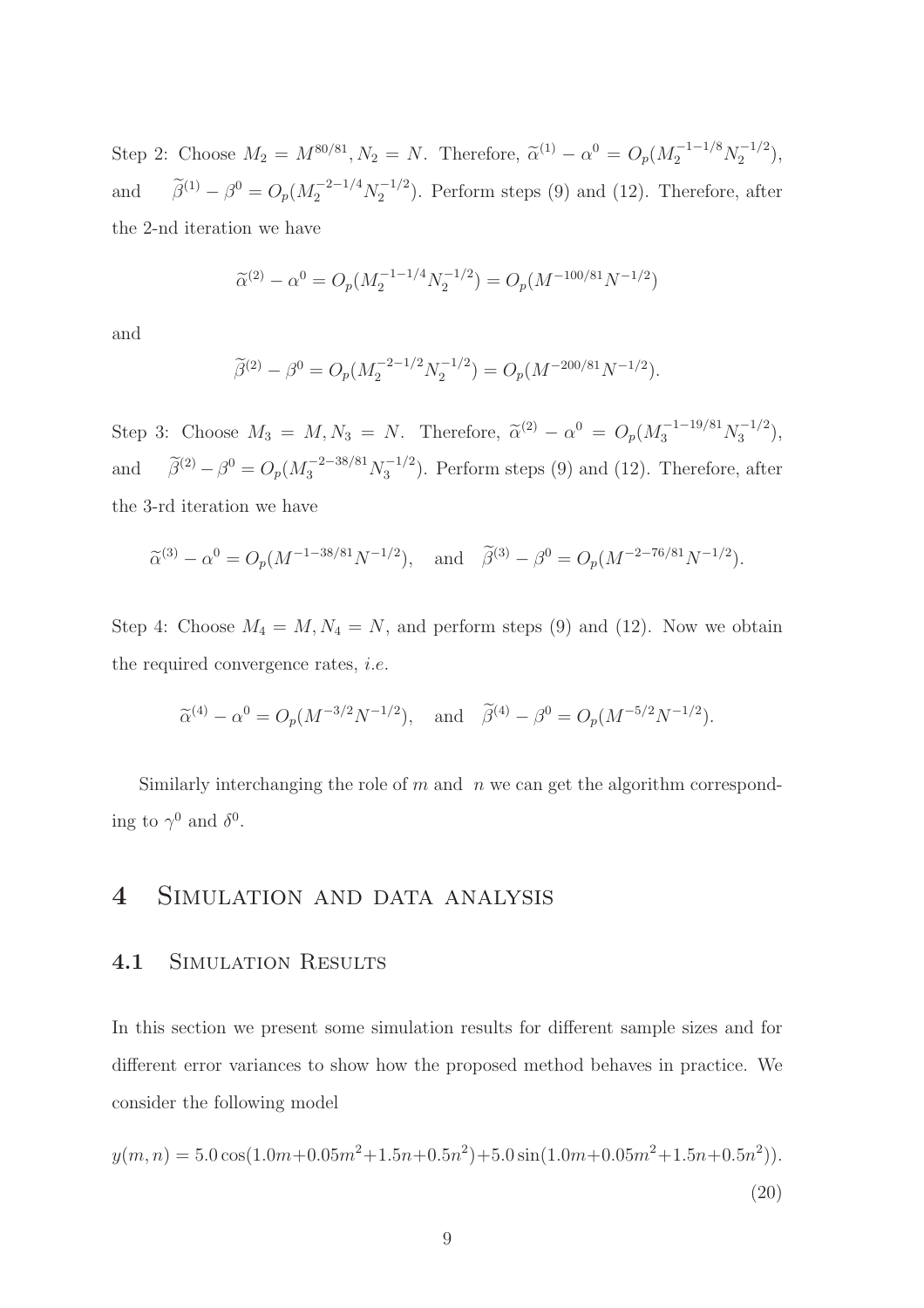|                            |             | sample size= $50\times50$ |                             |                   |                   |
|----------------------------|-------------|---------------------------|-----------------------------|-------------------|-------------------|
| $\sigma^2 = 0.05$          | <b>PARA</b> | $\alpha^{0} = 1.00$       | $\beta^0 = 0.05$            | $\gamma^0 = 1.50$ | $\delta^0 = 0.50$ |
|                            | <b>ASYV</b> | $(0.6144001E-07)$         | $(0.2304000E-10)$           | $(0.6144001E-07)$ | $(0.2304000E-10)$ |
|                            | MEAN(Algo)  | 1.000093                  | 0.049997                    | 1.500015          | 0.500000          |
|                            | MSE(Algo)   | $(0.5010137E-04)$         | $(0.2194539E-07)$           | $(0.2086442E-04)$ | $(0.7875175E-08)$ |
|                            | MEAN(LSE)   | 0.999997                  | 0.050000                    | 1.500020          | 0.500000          |
|                            | MSE(LSE)    | $(0.1124367E-06)$         | $0.3985947E-10$             | $(0.3852298E-06)$ | $(0.1130815E-09)$ |
| $\overline{\sigma^2}$ =0.5 | <b>PARA</b> | $\alpha^0 = 1.00$         | $\overline{\beta^0} = 0.05$ | $\gamma^0 = 1.50$ | $\delta^0 = 0.50$ |
|                            | <b>ASYV</b> | $(0.6144001E-06)$         | $(0.2304000E-09)$           | $(0.6144001E-06)$ | $(0.2304000E-09)$ |
|                            | MEAN(Algo)  | 1.000108                  | 0.049992                    | 1.499921          | 0.500004          |
|                            | MSE(Algo)   | $(0.8032256E-04)$         | $(0.5519645E-07)$           | $(0.6177288E-04)$ | $(0.2731907E-07)$ |
|                            | MEAN(LSE)   | 1.000072                  | 0.049999                    | 1.500018          | 0.499999          |
|                            | MSE(LSE)    | $0.1133311E-05$           | $0.4220677E-09$             | $0.5684647E-05$   | $0.2187304E-08$   |

Table 1: Comparison of LSE and Algorithm for 2D chirp model with i.i.d. error

Table 2: Comparison of LSE and Algorithm for 2D chirp model with i.i.d. error

|                        |             | sample size= $75\times75$ |                   |                   |                   |
|------------------------|-------------|---------------------------|-------------------|-------------------|-------------------|
| $\sigma^2=0.05$        | <b>PARA</b> | $\alpha^{0} = 1.00$       | $\beta^0 = 0.05$  | $\gamma^0 = 1.50$ | $\delta^0 = 0.50$ |
|                        | ASYV        | $(0.1213630E-07)$         | $(0.2022716E-11)$ | $(0.1213630E-07)$ | $(0.2022716E-11)$ |
|                        | MEAN(Algo)  | 0.999798                  | 0.050002          | 1.500087          | 0.499999          |
|                        | MSE(Algo)   | $(0.1951499E-04)$         | $(0.3237120E-08)$ | $(0.1740811E-05)$ | $(0.2798037E-09)$ |
|                        | MEAN(LSE)   | 1.000027                  | 0.050000          | 1.499981          | 0.500000          |
|                        | MSE(LSE)    | $0.3739163E-07$           | $0.6373457E-11$   | $0.3754973E-07$   | $0.6375678E-11)$  |
| $\bar{\sigma}^2 = 0.5$ | <b>PARA</b> | $\alpha^0 = 1.00$         | $\beta^0 = 0.05$  | $\gamma^0 = 1.50$ | $\delta^0 = 0.50$ |
|                        | ASYV        | $(0.1213630E-06)$         | $(0.2022716E-10)$ | $(0.1213630E-06)$ | $(0.2022716E-10)$ |
|                        | MEAN(Algo)  | 0.999679                  | 0.050003          | 1.500144          | 0.499998          |
|                        | MSE(Algo)   | $(0.5891653E-04)$         | $(0.1142206E-07)$ | $(0.1408832E-04)$ | $(0.2284886E-08)$ |
|                        | MEAN(LSE)   | 1.000020                  | 0.050000          | 1.500002          | 0.500000          |
|                        | MSE(LSE)    | $0.2757161E-06$           | $(0.4616362E-10)$ | $0.2735573E-06$   | $(0.4724625E-10)$ |

Table 3: Comparison of LSE and Algorithm for 2D chirp model with stationary error

|                   |             | sample size= $50\times50$ |                  |                   |                             |
|-------------------|-------------|---------------------------|------------------|-------------------|-----------------------------|
| $\sigma^2 = 0.05$ | <b>PARA</b> | $\alpha^{0} = 1.00$       | $\beta^0 = 0.05$ | $\gamma^0 = 1.50$ | $\overline{\delta}^0$ =0.50 |
|                   | ASYV        | $(0.8349082E-07)$         | $0.3130906E-10$  | $0.8349082E-07$   | $(0.3130906E-10)$           |
|                   | MEAN(Algo)  | 1.000111                  | 0.049998         | 1.500039          | 0.499999                    |
|                   | MSE(Algo)   | $(0.6044609E-04)$         | $0.3092874E-07$  | $(0.3720176E-04)$ | $(0.1503450E-07)$           |
|                   | MEAN(LSE)   | 1.000016                  | 0.050000         | 1.500002          | 0.500000                    |
|                   | MSE(LSE)    | $(0.1159275E-06)$         | $0.4430854E-10$  | $0.1125116E-06$   | $0.4000090E-10$             |
| $\sigma^2=0.5$    | <b>PARA</b> | $\alpha^{0} = 1.00$       | $\beta^0 = 0.05$ | $\gamma^0 = 1.50$ | $\delta^0 = 0.50$           |
|                   | <b>ASYV</b> | $(0.8349081E-06)$         | $0.3130906E-09$  | $(0.8349081E-06)$ | $(0.3130906E-09)$           |
|                   | MEAN(Algo)  | 1.000086                  | 0.050000         | 1.499968          | 0.500003                    |
|                   | MSE(Algo)   | $(0.8371484E-04)$         | $0.9488036E-07$  | $0.7387891E-04$   | $(0.4147575E-07)$           |
|                   | MEAN(LSE)   | 1.000068                  | 0.049999         | 1.499953          | 0.500001                    |
|                   | MSE(LSE)    | $0.1414497E-05$           | $0.5333091E-09$  | $0.1192405E-05$   | $0.4391810E-09$             |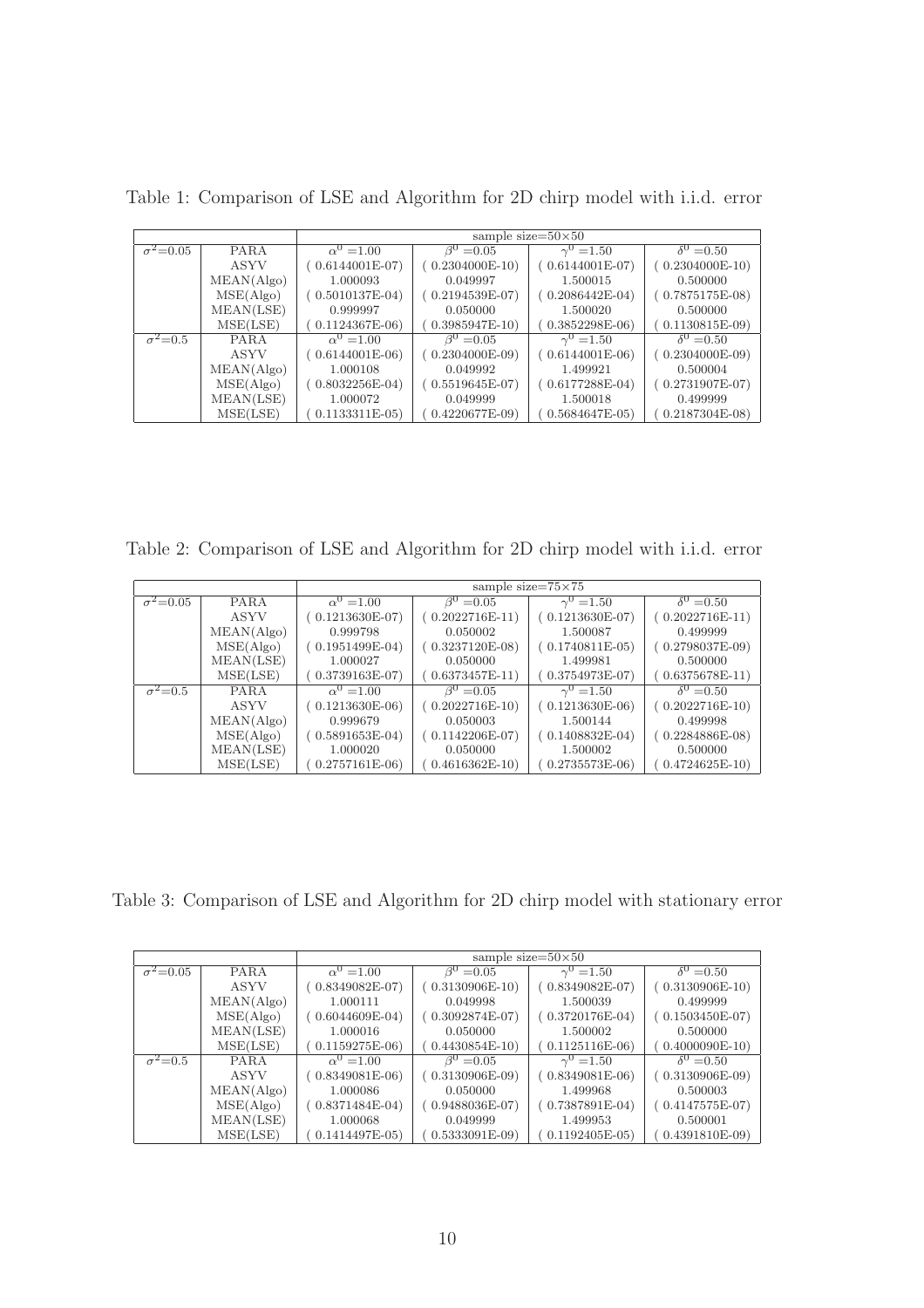|                  |             | sample size= $75\times75$ |                   |                   |                   |
|------------------|-------------|---------------------------|-------------------|-------------------|-------------------|
| $\sigma^2=0.05$  | <b>PARA</b> | $\alpha^{0} = 1.00$       | $\beta^0 = 0.05$  | $\gamma^0 = 1.50$ | $\delta^0 = 0.50$ |
|                  | <b>ASYV</b> | $(0.1649201E-07)$         | $(0.2748669E-11)$ | $(0.1649201E-07)$ | $(0.2748669E-11)$ |
|                  | MEAN(Algo)  | 0.999800                  | 0.050002          | 1.500034          | 0.500000          |
|                  | MSE(Algo)   | $(0.3097944E-04)$         | $(0.4884151E-08)$ | $(0.3867856E-05)$ | $(0.6546732E-09)$ |
|                  | MEAN(LSE)   | 1.000024                  | 0.050000          | 1.499987          | 0.500000          |
|                  | MSE(LSE)    | $0.4411412E-07)$          | $0.7600867E-11)$  | $0.4548108E-07$   | $0.7872438E-11)$  |
| $\sigma^2 = 0.5$ | <b>PARA</b> | $\alpha^{0} = 1.00$       | $\beta^0 = 0.05$  | $\gamma^0 = 1.50$ | $\delta^0 = 0.50$ |
|                  | ASYV        | $(0.1649201E-06)$         | $(0.2748669E-10)$ | $(0.1649201E-06)$ | $(0.2748669E-10)$ |
|                  | MEAN(Algo)  | 0.999669                  | 0.050004          | 1.500081          | 0.499999          |
|                  | MSE(Algo)   | $(0.6820307E-04)$         | $(0.1362305E-07)$ | $(0.2642028E-04)$ | $(0.4555038E-08)$ |
|                  | MEAN(LSE)   | 1.000021                  | 0.050000          | 1.499990          | 0.500000          |
|                  | MSE(LSE)    | $0.3979654E-06$           | $0.6132625E-10$   | $0.3148316E-06$   | $0.5325718E-10$   |

Table 4: Comparison of LSE and Algorithm for 2D chirp model with stationary error

We have considered (i)  $X(m, n) = \varepsilon(m, n)$  (*i.i.d.* errors) and (ii)  $X(m, n) = \varepsilon(m, n) +$  $0.5\epsilon(m-1,n)+0.33\epsilon(m,n-1)$  (stationary error), where  $\varepsilon(m,n)$  's are *i.i.d.* normal random variables with mean 0 and variance  $\sigma^2$ . We have taken  $M = N = 50, 75,$  $\sigma^2 = 0.05$  and 0.5. In each case we have obtained the initial guesses as has been suggested in Section 3. For each  $M = N$  and  $\sigma^2$ , we compute the average estimates of  $\alpha^0$ ,  $\beta^0$ ,  $\gamma^0$  and  $\delta^0$  and the associated MSEs based on 1000 replications. The results are reported in Tables 1 to 4. For comparison purposes we have also computed the LSEs and the corresponding asymptotic variances.

From the results presented in the tables, it is clear that the performances of the estimators obtained by the proposed algorithm are quite satisfactory in comparison to the corresponding performances of the LSEs. The MSEs of the proposed estimators are very close to the asymptotic variance of the corresponding LSEs. The performances are quite good even with moderate sample sizes. It is clear that even with the four steps of iteration, we are able to achieve the same accuracy as of the LSEs.

#### 4.2 DATA ANALYSIS

In this subsection we present the analysis of a simulated data set mainly for illustrative purposes. We have generated a sample of size  $75 \times 75$  from the chirp model with following parameters,  $A^0 = 5.0$ ,  $B^0 = 1.0$ ,  $\alpha^0 = 1.55$ ,  $\beta^0 = 0.05$ ,  $\gamma^0 = 1.25$ ,  $\delta^0 =$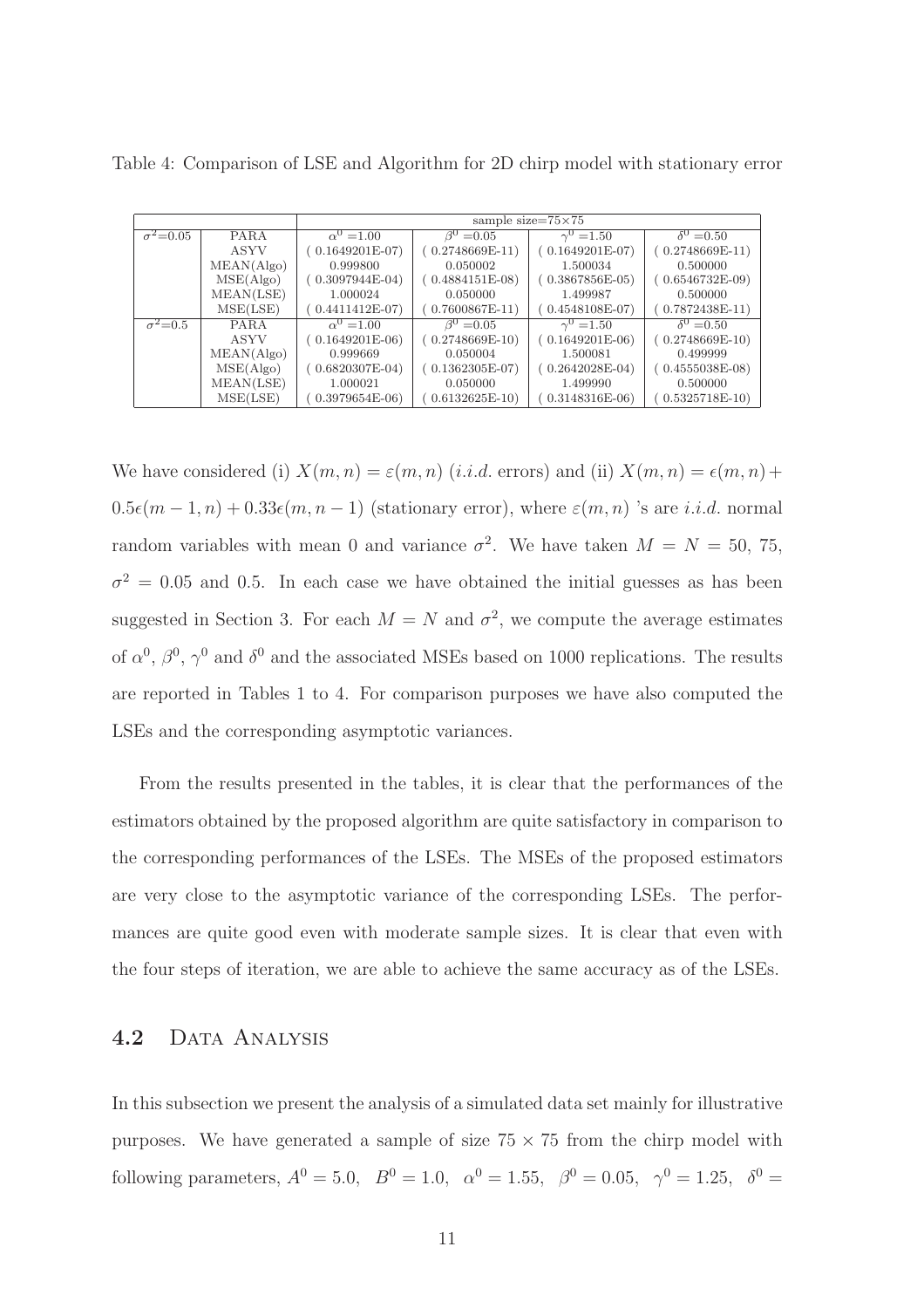0.075.  $X(n)$ s are as follows,  $X(m, n) = \varepsilon(m, n) + 0.5\varepsilon(m - 1, n) + 0.33\varepsilon(m, n - 1)$ where  $\varepsilon(m, n)$ 's are assumed to be *i.i.d.* Gaussian random variables with mean 0 and variance  $\sigma^2 = 0.5$ . We have generated the data  $y(m, n)$  for  $M = N = 75$ . We get the initial guess from the least squares surfaces of the row sum and column sum of the data. We also present the two least squares surfaces in Figure 1 and 2 for column sum and row sum of the data respectively.



Figure 1: Least squares surface for column sum

Using the algorithm, we obtained the estimates of  $A^0$ ,  $B^0$ ,  $\alpha^0$ ,  $\beta^0$ ,  $\gamma^0$  and  $\delta^0$  as 4.996596, 0.999698, 1.550000, 0.050000, 1.250000, 0.075000 respectively. We plot the true image, noisy image and estimated image in Figure 3, 4 and 5 respectively. We can see that the original and the estimated plots match quite well.

# 5 CONCLUSION

In this paper we propose an efficient algorithm to find the estimators of the parameters of a two dimensional chirp signal model which are asymptotically equivalent to LSEs of the corresponding model parameters. To implement the algorithm we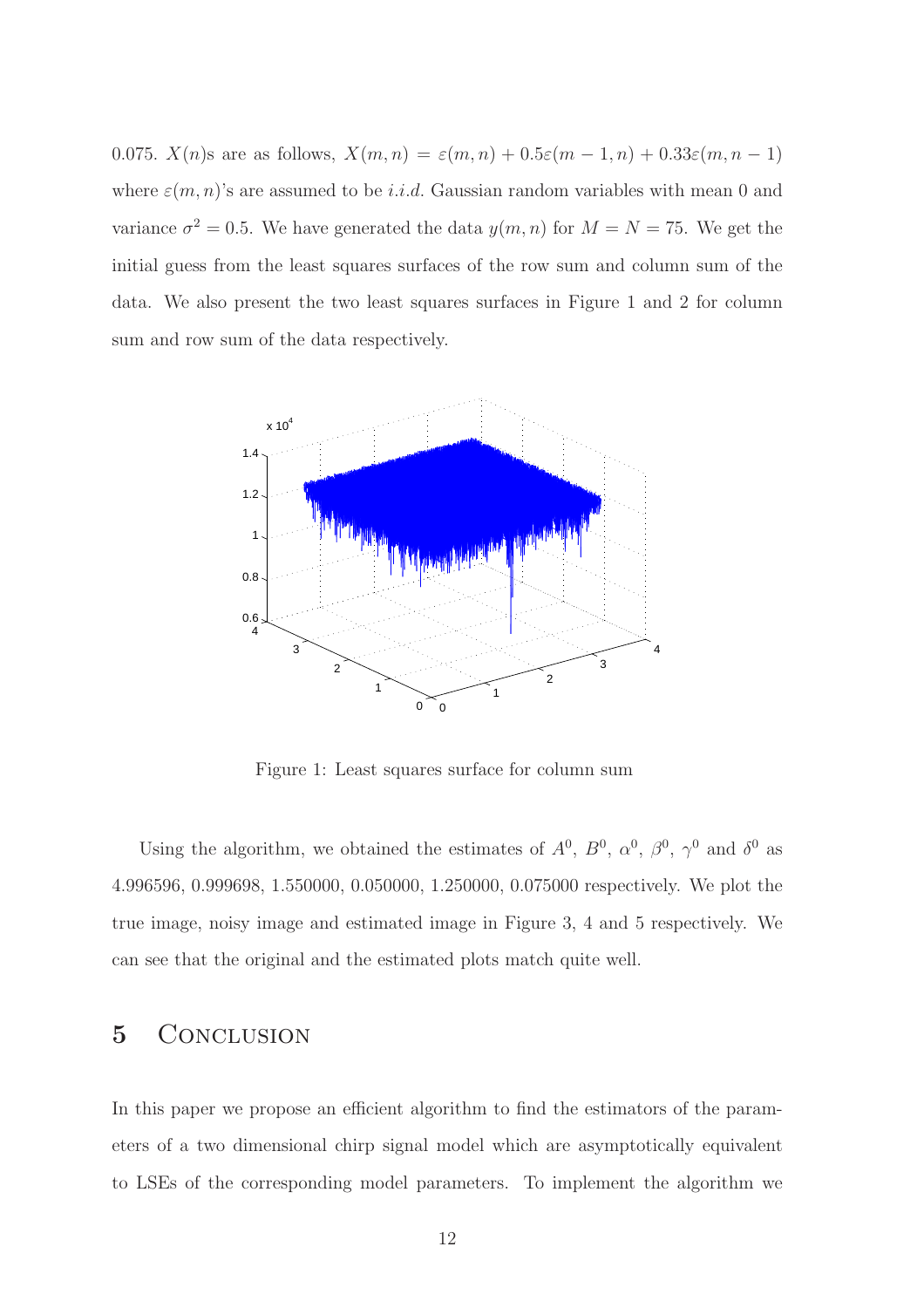

Figure 2: Least square surface for row sum

need a good initial estimate. We have discussed how to get such an initial guess in practice. Simulation results indicate that the proposed method works quite well in terms of MSEs, and it produces estimators which perform like the LSEs. Since the proposed algorithm converges in four steps only, it can be used very effectively for online implementation purposes.

# Acknowledgement

The authors would like to thank the referees for their very constructive comments, which had helped to improve the manuscript significantly.

## **APPENDIX**

We need the following lemmas for proving the theorems. Using Vinogradov's [12] result one can prove Lemma 1 and Lemma 2.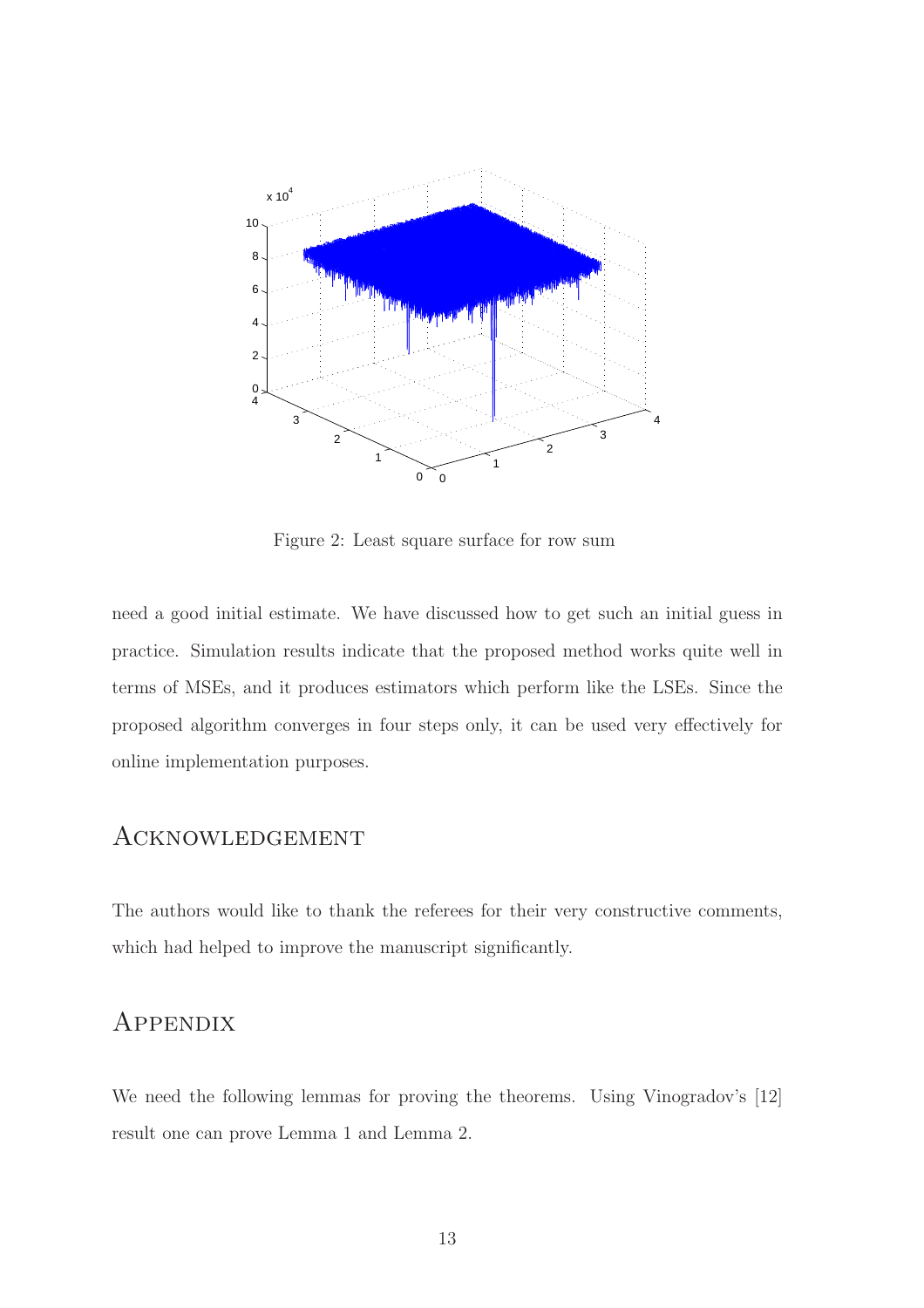

Figure 3: Original texture

**Lemma 1.** If  $(\omega, \theta) \in (0, \pi) \times (0, \pi)$ , then except for countable number of points

$$
\lim_{\min\{M,N\}\to\infty} \frac{1}{MN} \sum_{n=1}^{N} \sum_{m=1}^{M} \cos(\omega m^2 + \theta n^2) = \lim_{\min\{M,N\}\to\infty} \frac{1}{MN} \sum_{n=1}^{N} \sum_{m=1}^{M} \sin(\omega m^2 + \theta n^2) = 0.
$$
\n(21)\n
$$
\lim_{\min\{M,N\}\to\infty} \frac{1}{MN} \sum_{n=1}^{N} \sum_{m=1}^{M} \cos^2(\omega m^2 + \theta n^2) = \lim_{\min\{M,N\}\to\infty} \frac{1}{MN} \sum_{n=1}^{N} \sum_{m=1}^{M} \sin^2(\omega m^2 + \theta n^2) = \frac{1}{2}.
$$
\n(22)

Lemma 2. If  $(\omega_1, \omega_2, \theta_1, \theta_2) \in (0, \pi) \times (0, \pi) \times (0, \pi) \times (0, \pi)$ , then except for countable number of points

$$
\lim_{\min\{M,N\}\to\infty} \frac{1}{MN} \sum_{n=1}^{N} \sum_{m=1}^{M} \cos(\omega_1 m + \omega_2 m^2 + \theta_1 n + \theta_2 n^2) =
$$
\n
$$
\lim_{\min\{M,N\}\to\infty} \frac{1}{MN} \sum_{n=1}^{N} \sum_{m=1}^{M} \sin(\omega_1 m + \omega_2 m^2 + \theta_1 n + \theta_2 n^2) = 0.
$$
\n
$$
\lim_{\min\{M,N\}\to\infty} \frac{1}{M^{(s+1)}N^{(t+1)}} \sum_{n=1}^{N} \sum_{m=1}^{M} m^s n^t \cos^2(\omega_1 m + \omega_2 m^2 + \theta_1 n + \theta_2 n^2) =
$$
\n
$$
\lim_{\min\{M,N\}\to\infty} \frac{1}{M^{(s+1)}N^{(t+1)}} \sum_{n=1}^{N} \sum_{m=1}^{M} m^s n^t \sin^2(\omega_1 m + \omega_2 m^2 + \theta_1 n + \theta_2 n^2) =
$$
\n
$$
\frac{1}{2(s+1)(t+1)}.
$$
\n(24)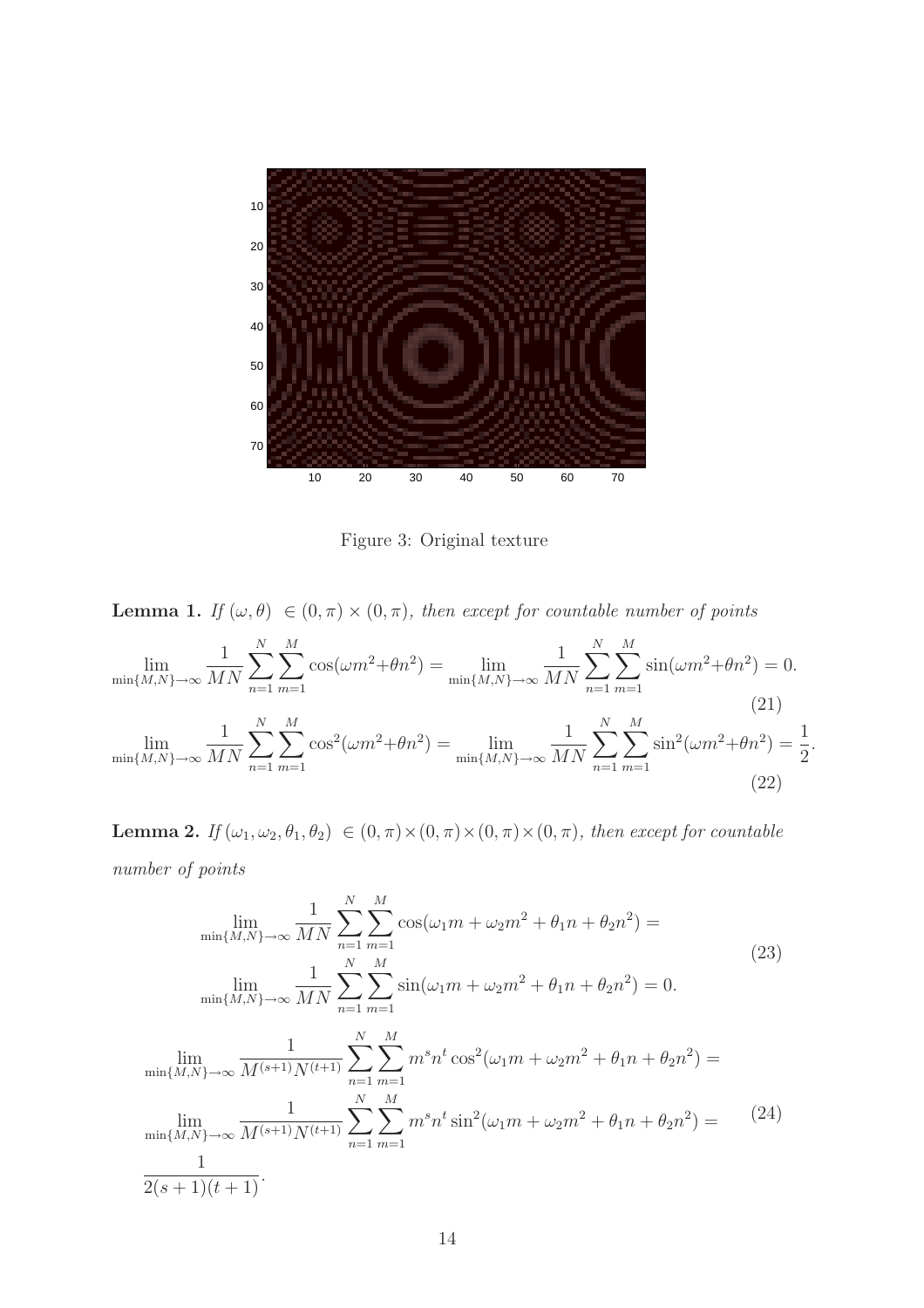

Figure 4: Noisy texture

**Lemma 3.** 
$$
Q_{MN}^{\alpha,\beta} = \left(\frac{A^0 + B^0}{2} + i\frac{A^0 - B^0}{2}\right)O_p(MN)
$$

Proof

$$
Q_{MN}^{\alpha,\beta} = \sum_{m=1}^{M} \sum_{n=1}^{N} y(m,n) e^{-i(\tilde{\alpha}m + \tilde{\beta}m^{2})}
$$
  
= 
$$
\sum_{m=1}^{M} (\frac{A_{N}^{*} - iB_{N}^{*}}{2}) e^{i[(\alpha^{0} - \tilde{\alpha})m + (\beta^{0} - \tilde{\beta})m^{2}]} + \sum_{m=1}^{M} (\frac{A_{N}^{*} + iB_{N}^{*}}{2}) e^{-i[(\alpha^{0} + \tilde{\alpha})m + (\beta^{0} + \tilde{\beta})m^{2}]} + \sum_{m=1}^{M} \sum_{n=1}^{N} X(m,n) e^{-i(\tilde{\alpha}m + \tilde{\beta}m^{2})}
$$
(25)

To get 2nd term in equation (25) we use the Lemma 2 and get

$$
\sum_{m=1}^{M} e^{-i[(\alpha^0 + \widetilde{\alpha})m + (\beta^0 + \widetilde{\beta})m^2]} = o_p(M).
$$

Using Lemma 2 and bivariate Taylor series expansion the 1st term in equation (25) becomes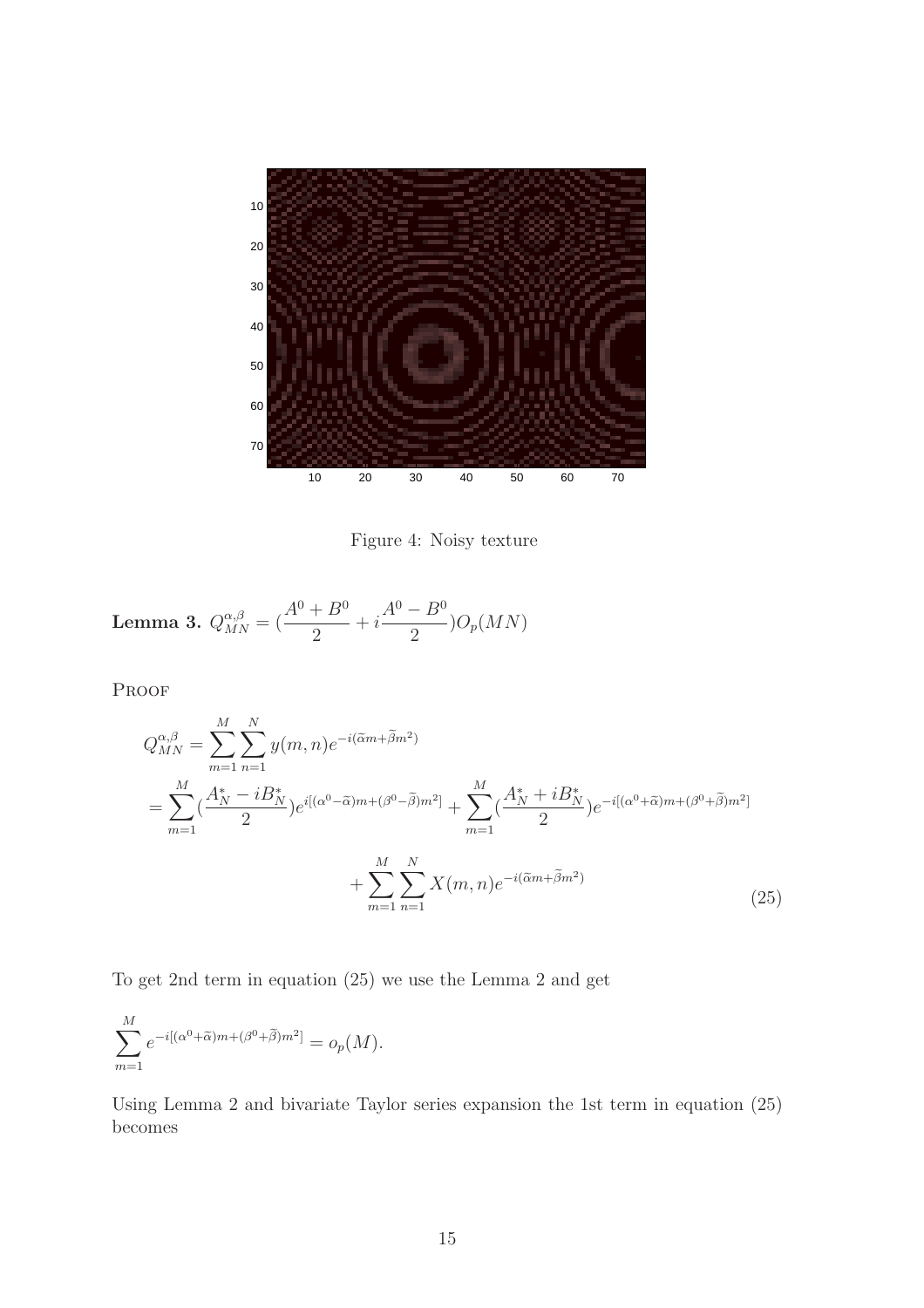

Figure 5: Estimated texture

$$
\sum_{m=1}^{M} e^{i[(\alpha^{0}-\tilde{\alpha})m+(\beta^{0}-\tilde{\beta})m^{2}]} = \sum_{m=1}^{M} \left[ e^{i[m(\alpha^{0}-\alpha^{0})+m^{2}(\beta^{0}-\beta^{0})]} + i(\alpha^{0}-\tilde{\alpha})m + i(\beta^{0}-\tilde{\beta})m^{2} \right. \\ \left. + \frac{i^{2}(\alpha^{0}-\tilde{\alpha})^{2}m^{2}}{2!} e^{i[m(\alpha^{0}-\alpha^{*})+m^{2}(\beta^{0}-\beta^{*})]} + \frac{i^{2}(\beta^{0}-\tilde{\beta})^{2}m^{4}}{2!} e^{i[m(\alpha^{0}-\alpha^{*})+m^{2}(\beta^{0}-\beta^{*})]} \right. \\ \left. + \frac{2i^{2}(\alpha^{0}-\tilde{\alpha})(\beta^{0}-\tilde{\beta})m^{3}}{2!} e^{i[m(\alpha^{0}-\alpha^{*})+m^{2}(\beta^{0}-\beta^{*})]} \right] \right] \\ = O(M) + O_{p}(M^{-1-\lambda_{11}}N^{-\lambda_{12}})O(M^{2}) + O_{p}(M^{-2-\lambda_{21}}N^{-\lambda_{22}})O(M^{3}) \\ \left. + \frac{1}{2}O_{p}(M^{-2-2\lambda_{11}}N^{-2\lambda_{12}})O_{p}(M^{3}) + \frac{1}{2}O_{p}(M^{-4-2\lambda_{21}}N^{-2\lambda_{22}})O_{p}(M^{5}) \right. \\ \left. + O_{p}(M^{-1-\lambda_{11}}N^{-\lambda_{12}})O_{p}(M^{-2-\lambda_{21}}N^{-\lambda_{22}})O_{p}(M^{4}) \right. \\ = O_{p}(M) + O_{p}(M^{1-\lambda_{11}}N^{-\lambda_{12}}) + O_{p}(M^{1-\lambda_{21}}N^{-\lambda_{22}}) \\ \left. + \frac{1}{2}O_{p}(M^{1-2\lambda_{11}}N^{-2\lambda_{12}}) + O_{p}(M^{1-\lambda_{11}-\lambda_{21}}N^{-\lambda_{12}-\lambda_{22}}) + \frac{1}{2}O_{p}(M^{1-2\lambda_{21}}N^{-2\lambda_{22}}) \right. \\ = O_{p}(M) + O_{p}(M^{1-\min(\lambda_{11},\lambda_{21})}N^{-\min(\lambda_{12},\lambda_{22})}) + O_{p}(M^{-2\min(\lambda_{11},
$$

where  $(\alpha^*, \beta^*)$  is a point on the line joining  $(\alpha^0, \beta^0)$  and  $(\widetilde{\alpha}, \beta)$ .

To calculate the 3rd term in equation (25) we need the following two observations.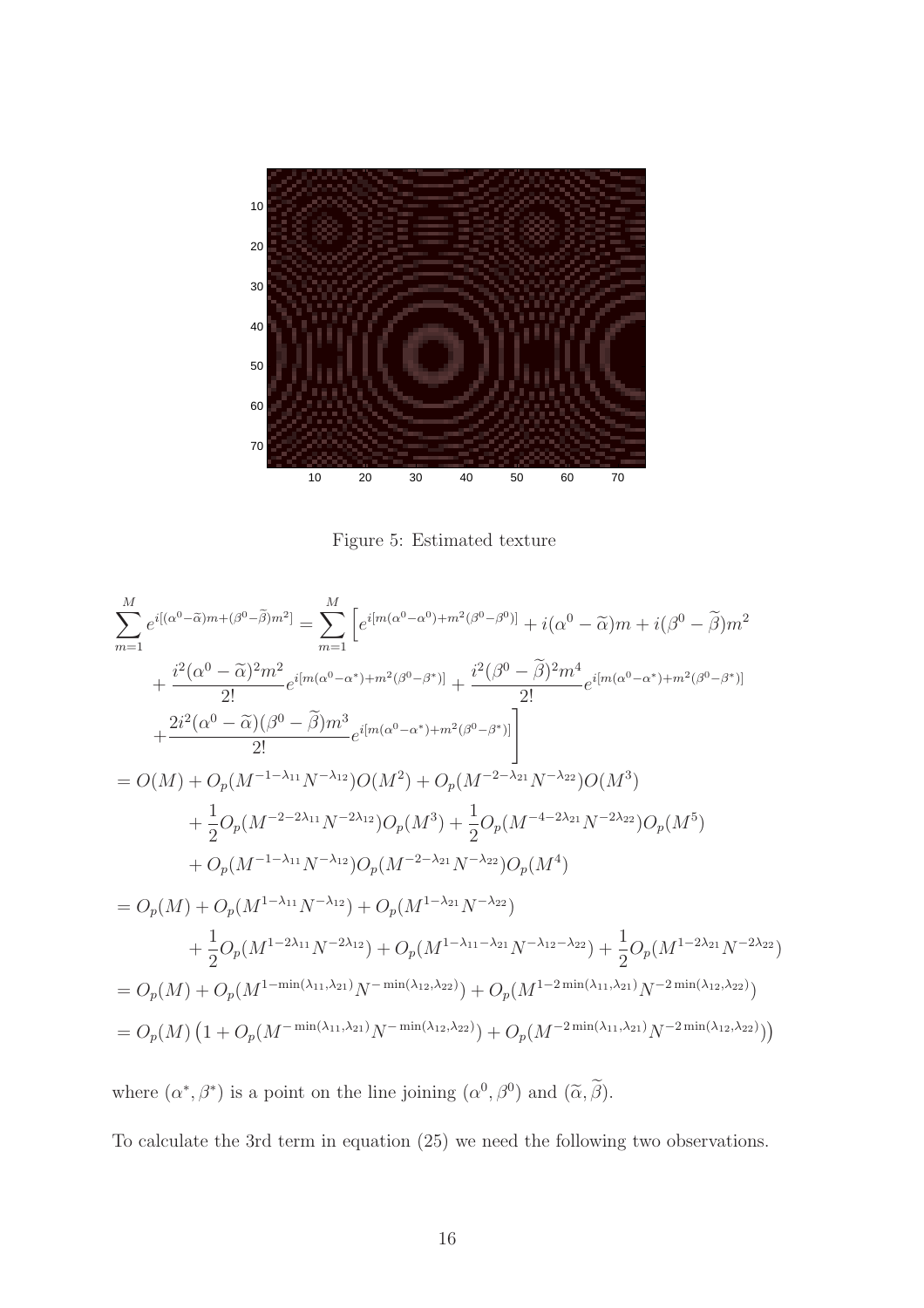(i)

$$
\frac{1}{M^{s+\frac{1}{2}}N^{\frac{1}{2}}} \sum_{m=1}^{M} \sum_{n=1}^{N} m^{s} [\sin(\alpha^{0}m + \beta^{0}m^{2})] X(m, n)
$$

and

$$
\frac{1}{M^{s+\frac{1}{2}}N^{\frac{1}{2}}} \sum_{m=1}^{M} \sum_{n=1}^{N} m^{s} [\cos(\alpha^{0}m + \beta^{0}m^{2})]X(m, n)
$$

satisfy conditions for CLT, see Fuller [3], when  $\alpha^0, \beta^0$  are the true value as in the model.

(ii) sup  $_{\alpha,\beta}$  $\begin{array}{c}\n\hline\n\end{array}$ 1  $M^{s+1}N$  $\sum^M$  $m=1$  $\sum_{i=1}^{N}$  $n=1$  $m^s X(m,n) e^{i[\alpha m + \beta m^2]}$  $\begin{array}{c}\n\hline\n\end{array}$  $\rightarrow 0$  a.s.. It can be proved along the same line as Kundu and Nandi [7].

Now we choose L large such that  $1-L \min(\lambda_{11}, \lambda_{21}) < 0$  and  $1-L \min(\lambda_{12}, \lambda_{22}) <$ 0. Then using again bivariate Taylor series expansion, the 3rd term in equation (25)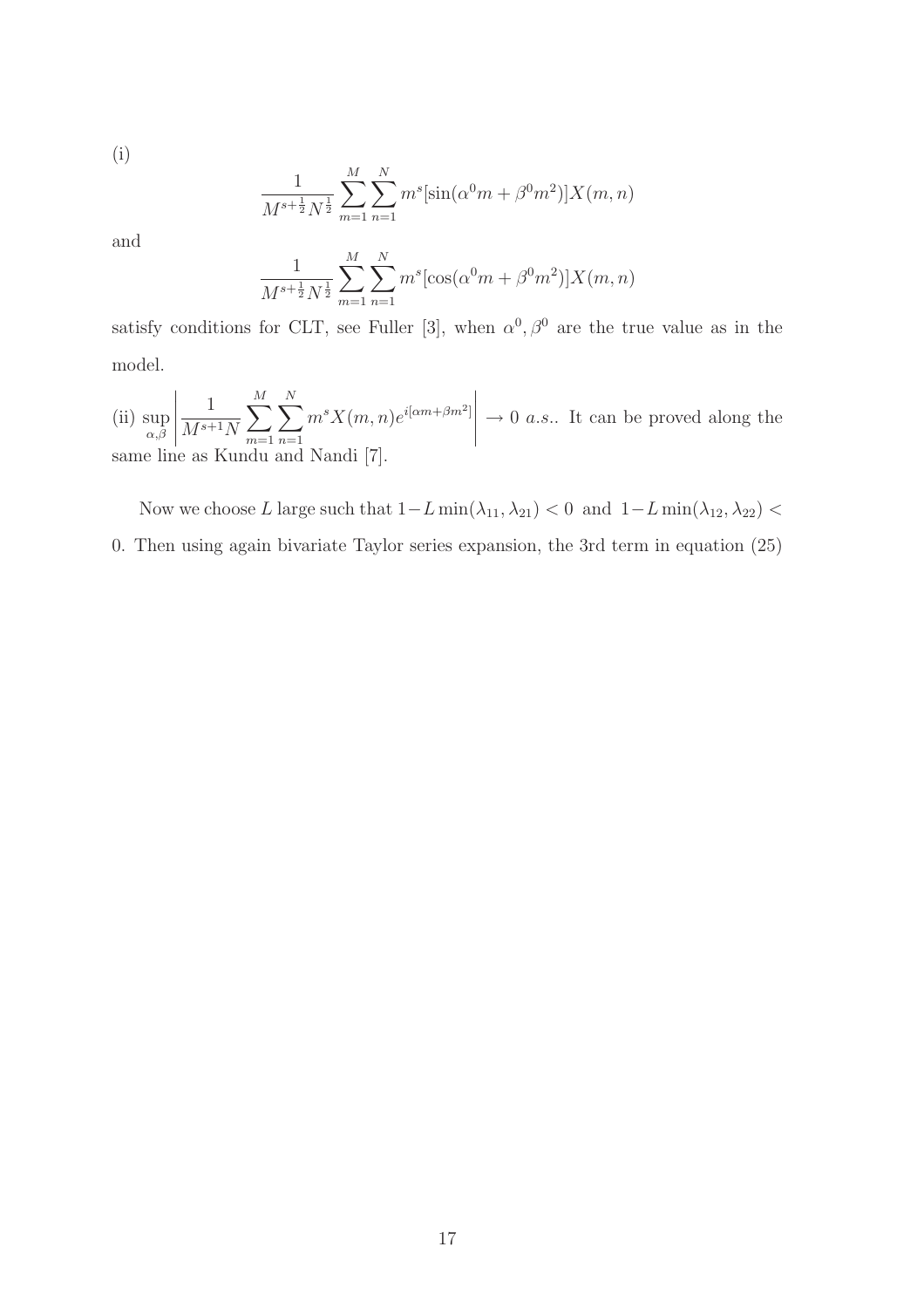becomes

$$
\sum_{m=1}^{M} \sum_{n=1}^{N} X(m, n) e^{-i(\tilde{a}m + \tilde{\beta}m^{2})} = \sum_{m=1}^{M} \sum_{n=1}^{N} X(m, n) \left[ e^{-i(m\alpha^{0} + m^{2}\beta^{0})} + \sum_{l=1}^{L-1} \sum_{k=0}^{l} \frac{(i(\tilde{\alpha} - \alpha^{0})m)^{k}(i(\tilde{\beta} - \beta^{0})m^{2})^{l-k}}{k!(l-k)!} e^{-i(m\alpha^{0} + m^{2}\beta^{0})} + \sum_{k=0}^{L} \frac{(i(\tilde{\alpha} - \alpha^{0})m)^{k}(i(\tilde{\beta} - \beta^{0})m^{2})^{L-k}}{k!(L-k)!} e^{-i(m\alpha^{*} + m^{2}\beta^{*})} \right]
$$
\n
$$
= O_{p}((MN)^{\frac{1}{2}})
$$
\n
$$
+ \sum_{l=1}^{L-1} \sum_{k=0}^{l} \frac{1}{k!(l-k)!} O_{p}(M^{-k-k\lambda_{11}}N^{-k\lambda_{12}}) O_{p}(M^{-2(l-k)-(l-k)\lambda_{21}}N^{-(l-k)\lambda_{22}}) O_{p}(M^{k+2(l-k)+\frac{1}{2}}N^{\frac{1}{2}})
$$
\n
$$
+ \sum_{k=0}^{L} \frac{1}{k!(L-k)!} O_{p}(M^{-k-k\lambda_{11}}N^{-k\lambda_{12}}) O_{p}(M^{-2(L-k)-(l-k)\lambda_{21}}N^{-(l-k)\lambda_{22}}) O_{p}(M^{k+2(l-k)+1}N)
$$
\n
$$
= O_{p}((MN)^{\frac{1}{2}}) + \sum_{l=1}^{L-1} \sum_{k=0}^{l} \frac{1}{k!(L-k)!} [O_{p}(M^{\frac{1}{2}-k\lambda_{11}-(l-k)\lambda_{21}}N^{\frac{1}{2}-k\lambda_{12}-(l-k)\lambda_{22}})]
$$
\n
$$
+ \sum_{k=0}^{L} \frac{1}{k!(L-k)!} [O_{p}(M^{1-k\lambda_{11}-(L-k)\lambda_{21}}N^{1-k\lambda_{12}-(L-k)\lambda_{22}})]
$$
\n
$$
= O_{p}((MN)^{\frac{1}{2}}) + \sum_{l=1}^{L-1} O_{p}((MN)^{\frac{
$$

Then equation (25) becomes

$$
Q_{MN}^{\alpha,\beta} = \left(\frac{A_N^* - iB_N^*}{2}\right)O_p(M)[1 + O_p(M^{-\min(\lambda_{11},\lambda_{21})}N^{-\min(\lambda_{12},\lambda_{22})})]
$$
  
+ 
$$
\left(\frac{A_N^* + iB_N^*}{2}\right)O_p(M) + O_p((MN)^{\frac{1}{2}})
$$
  
= 
$$
\left(\frac{A_N^* - iB_N^*}{2}\right)O_p(M) = \left(\frac{A^0 + B^0}{2} + i\frac{A^0 - B^0}{2}\right)O_p(MN).
$$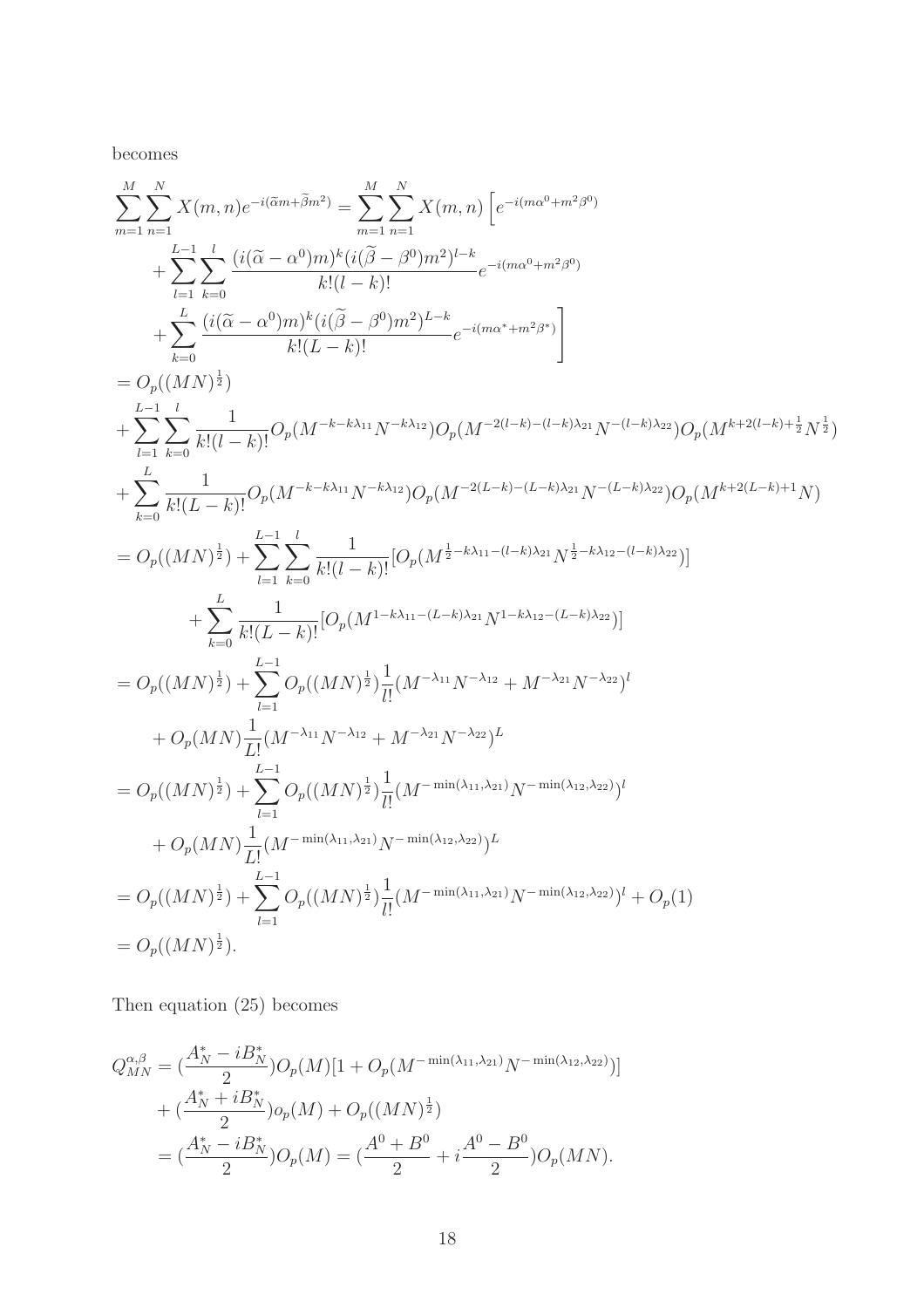Lemma 4.

$$
P_{MN}^{\alpha} = \sum_{m=1}^{M} \sum_{n=1}^{N} X(m,n)(m - \frac{M}{2})e^{-i(\alpha^0 m + \beta^0 m^2)}
$$
  
+ 
$$
\left(\frac{A^0 + B^0}{2} + i\frac{A^0 - B^0}{2}\right) i(\alpha^0 - \tilde{\alpha})O(M^3 N)[1 + O_p(M^{-\min(\lambda_{11}, \lambda_{21})}N^{-\min(\lambda_{12}, \lambda_{22})})]
$$

PROOF

$$
P_{MN}^{\alpha} = \sum_{m=1}^{M} \sum_{n=1}^{N} y(m,n)(m - \frac{M}{2})e^{-i(\tilde{\alpha}m + \tilde{\beta}m^{2})}
$$
  
= 
$$
\sum_{m=1}^{M} \sum_{n=1}^{N} X(m,n)(m - \frac{M}{2})e^{-i(\tilde{\alpha}m + \tilde{\beta}m^{2})} + \sum_{m=1}^{M} (\frac{A_{N}^{*} - iB_{N}^{*}}{2})(m - \frac{M}{2})e^{i[(\alpha^{0} - \tilde{\alpha})m + (\beta^{0} - \tilde{\beta})m^{2}]}
$$
  
+ 
$$
\sum_{m=1}^{M} (\frac{A_{N}^{*} + iB_{N}^{*}}{2})(m - \frac{M}{2})e^{-i[(\alpha^{0} + \tilde{\alpha})m + (\beta^{0} + \tilde{\beta})m^{2}]}
$$
(26)

Now 
$$
\sum_{m=1}^{M} (m - \frac{M}{2}) e^{i[(\alpha^0 - \tilde{\alpha})m + (\beta^0 - \tilde{\beta})m^2]}
$$
  
\n
$$
= \sum_{m=1}^{M} (m - \frac{M}{2}) \left[ e^{i[m(\alpha^0 - \alpha^0) + m^2(\beta^0 - \beta^0)]} + i(\alpha^0 - \tilde{\alpha})m + i(\beta^0 - \tilde{\beta})m^2 + \frac{i^2(\alpha^0 - \tilde{\alpha})^2m^2}{2!} e^{i[m(\alpha^0 - \alpha^*) + m^2(\beta^0 - \beta^*)]} + \frac{i^2(\beta^0 - \tilde{\beta})^2m^4}{2!} e^{i[m(\alpha^0 - \alpha^*) + m^2(\beta^0 - \beta^*)]} + \frac{2i^2(\alpha^0 - \tilde{\alpha})(\beta^0 - \tilde{\beta})m^3}{2!} e^{i[m(\alpha^0 - \alpha^*) + m^2(\beta^0 - \beta^*)]} \right]
$$
  
\n
$$
= O(M) + i(\alpha^0 - \tilde{\alpha})O(M^3) + i(\alpha^0 - \tilde{\alpha})O_p(M^{-1-\lambda_{11}}N^{-\lambda_{12}})O_p(M^4)
$$
  
\n
$$
+ i(\alpha^0 - \tilde{\alpha})O_p(M^{-2-\lambda_{21}}N^{-\lambda_{22}})O_p(M^5)
$$
  
\n
$$
+ O_p(M^{-2-\lambda_{21}}N^{-\lambda_{22}})O(M^4) + O_p(M^{-4-2\lambda_{21}}N^{-2\lambda_{22}})O_p(M^6)
$$
  
\n
$$
= O_p(M) + i(\alpha^0 - \tilde{\alpha})O(M^3)[1 + O_p(M^{-\lambda_{11}}N^{-\lambda_{12}}) + O_p(M^{-\lambda_{21}}N^{-\lambda_{22}})]
$$
  
\n
$$
+ O_p(M^2)[O_p(M^{-\lambda_{21}}N^{-\lambda_{22}}) + O_p(M^{-2\lambda_{21}}N^{-2\lambda_{22}})]
$$
  
\n
$$
= o_p(M^2) + i(\alpha^0 - \tilde{\alpha})O(M^3)[1 + O_p(M^{-\lambda_{11}}N^{-\lambda_{12}}) + O_p(M^{-\lambda_{21}}N^{-\lambda_{22}})]
$$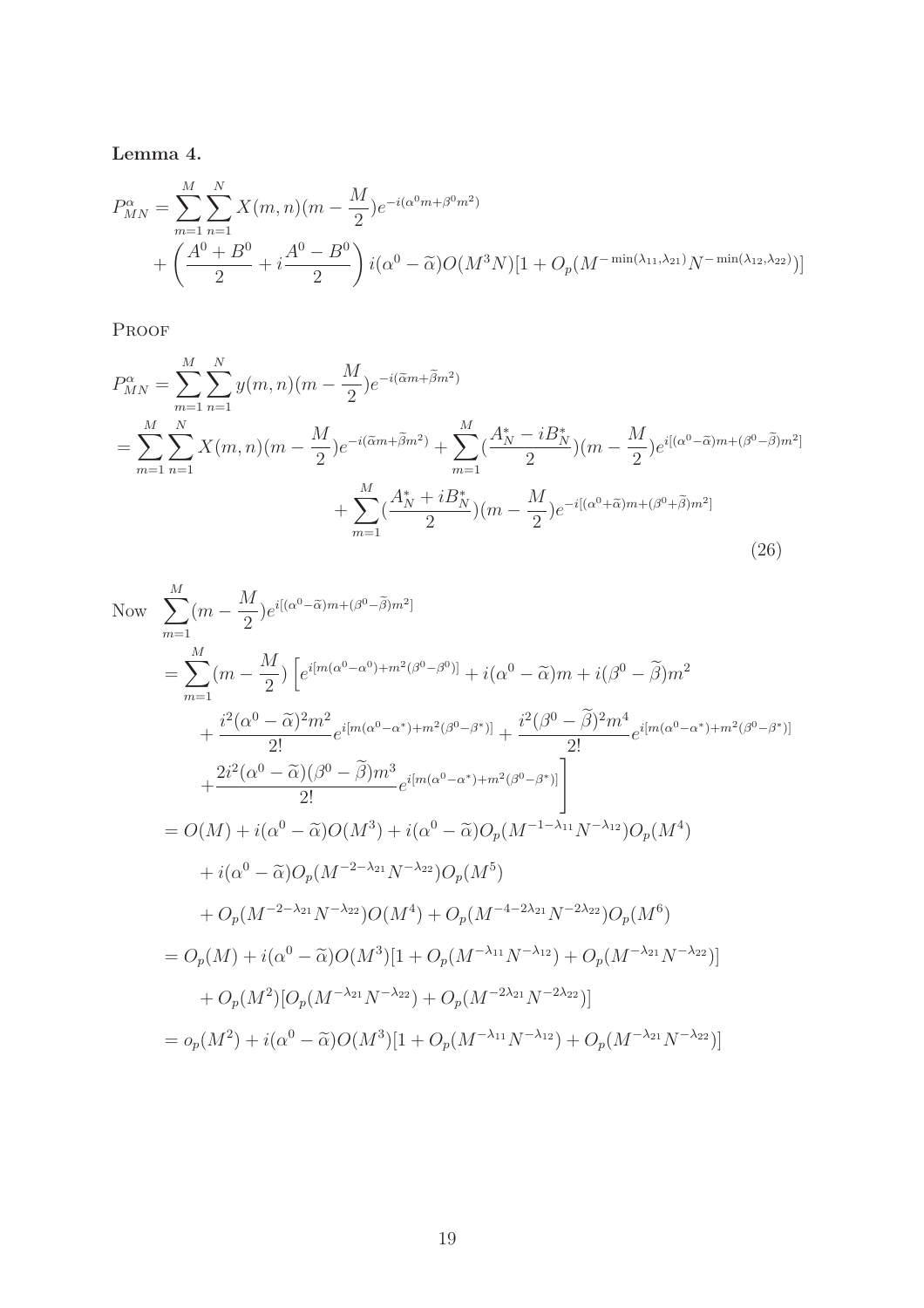$$
= o_p(M^2) + i(\alpha^0 - \tilde{\alpha})O(M^3)[1 + O_p(M^{-\min(\lambda_{11}, \lambda_{21})}N^{-\min(\lambda_{12}, \lambda_{22})}].
$$

Bivariate Taylor series gives 1st term in equation (26) as

$$
\sum_{m=1}^{M} \sum_{n=1}^{N} X(m,n)(m - \frac{M}{2})e^{-i(\tilde{a}m + \tilde{\beta}m^{2})} = \sum_{m=1}^{M} \sum_{n=1}^{N} X(m,n)(m - \frac{M}{2}) \left[ e^{-i(m\alpha^{0} + m^{2}\beta^{0})} \right.
$$
\n
$$
+ \sum_{l=1}^{L} \sum_{k=0}^{l} \frac{(i(\tilde{\alpha} - \alpha^{0})m)^{k}(i(\tilde{\beta} - \beta^{0})m^{2})^{l-k}}{k!(l-k)!} e^{-i(m\alpha^{0} + m^{2}\beta^{0})}
$$
\n
$$
+ \sum_{k=0}^{L} \frac{(i(\tilde{\alpha} - \alpha^{0})m)^{k}(i(\tilde{\beta} - \beta^{0})m^{2})^{l-k}}{k!(L-k)!} e^{-i(m\alpha^{0} + m^{2}\beta^{0})}
$$
\n
$$
= \sum_{m=1}^{M} \sum_{n=1}^{N} X(m,n)(m - \frac{M}{2})e^{-i(m\alpha^{0} + m^{2}\beta^{0})}
$$
\n
$$
+ \sum_{l=1}^{L} \sum_{k=0}^{l} \frac{1}{k!(l-k)!} O_{p}(M^{-k-k\lambda_{11}}N^{-k\lambda_{12}})O_{p}(M^{-2(l-k)-(l-k)\lambda_{21}}N^{-(l-k)\lambda_{22}})O_{p}(M^{k+2(l-k)+\frac{3}{2}}N^{\frac{1}{2}})
$$
\n
$$
+ \sum_{k=0}^{L} \sum_{k=0}^{l} X(m,n)(m - \frac{M}{2})e^{-i(m\alpha^{0} + m^{2}\beta^{0})}
$$
\n
$$
+ \sum_{l=1}^{L} \sum_{k=0}^{L} \frac{1}{k!(l-k)!} [O_{p}(M^{\frac{3}{2}-k\lambda_{11}-(l-k)\lambda_{21}}N^{-l-k\lambda_{12}-(l-k)\lambda_{22}})]
$$
\n
$$
+ \sum_{l=1}^{L} \sum_{k=0}^{L} \frac{1}{k!(l-k)!} [O_{p}(M^{\frac{3}{2}-k\lambda_{11}-(l-k)\lambda_{21}}N^{-l-k\lambda_{12}-(l-k)\lambda_{22}})]
$$
\n
$$
+ \sum_{k=0}^{L} \sum_{k=0}^{
$$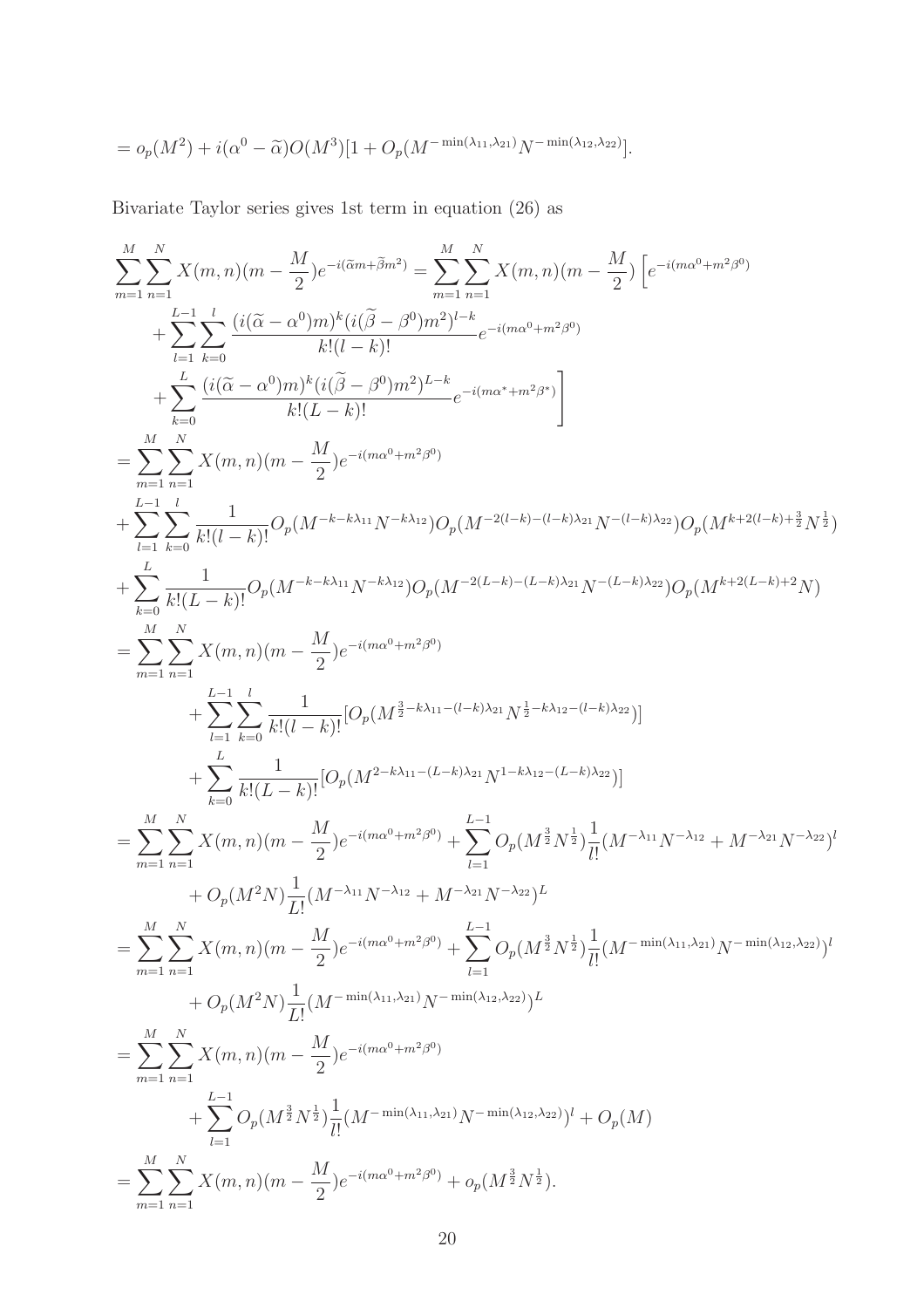For 3rd term in equation (26) we calculate

$$
\sum_{m=1}^{M} (m - \frac{M}{2}) e^{-i[(\alpha^0 + \widetilde{\alpha})m + (\beta^0 + \widetilde{\beta})m^2]} = \sum_{m=1}^{M} (m - \frac{M}{2}) O_p(1) = O_p(M).
$$

Then equation (26) becomes

$$
P_{MN}^{\alpha} = \left(\frac{A_N^* - iB_N^*}{2}\right)i(\alpha^0 - \tilde{\alpha})O(M^3)[1 + O_p(M^{-\min(\lambda_{11},\lambda_{21})}N^{-\min(\lambda_{12},\lambda_{22})}] + o_p(M^2)
$$
  
+ 
$$
\left(\frac{A_N^* + iB_N^*}{2}\right)O_p(M) + o_p(M^{\frac{3}{2}}N^{\frac{1}{2}}) + \sum_{m=1}^M \sum_{n=1}^N X(m,n)(m - \frac{M}{2})e^{-i(\alpha^0 m + \beta^0 m^2)}
$$
  
= 
$$
\sum_{m=1}^M \sum_{n=1}^N X(m,n)(m - \frac{M}{2})e^{-i(\alpha^0 m + \beta^0 m^2)}
$$
  
+ 
$$
\left(\frac{A_N^* - iB_N^*}{2}\right)i(\alpha^0 - \tilde{\alpha})O(M^3)[1 + O_p(M^{-\min(\lambda_{11},\lambda_{21})}N^{-\min(\lambda_{12},\lambda_{22})})]
$$
  
= 
$$
\sum_{m=1}^M \sum_{n=1}^N X(m,n)(m - \frac{M}{2})e^{-i(\alpha^0 m + \beta^0 m^2)}
$$
  
+ 
$$
\left(\frac{A^0 + B^0}{2} + i\frac{A^0 - B^0}{2}\right)i(\alpha^0 - \tilde{\alpha})O(M^3N)[1 + O_p(M^{-\min(\lambda_{11},\lambda_{21})}N^{-\min(\lambda_{12},\lambda_{22})})].
$$

Lemma 5.

$$
P_{MN}^{\beta} = \sum_{m=1}^{M} \sum_{n=1}^{N} X(m,n)(m^{2} - \frac{M^{2}}{3}) e^{-i(\beta^{0}m + \beta^{0}m^{2})}
$$
  
+ 
$$
\left(\frac{A^{0} + B^{0}}{2} + i\frac{A^{0} - B^{0}}{2}\right) i(\beta^{0} - \tilde{\beta})O(M^{5}N)[1 + O_{p}(M^{-\min(\lambda_{11}, \lambda_{21})}N^{-\min(\lambda_{12}, \lambda_{22})})]
$$

Proof

$$
P_{MN}^{\beta} = \sum_{m=1}^{M} \sum_{n=1}^{N} y(m,n)(m^{2} - \frac{M^{2}}{3})e^{-i(\tilde{\alpha}m + \tilde{\beta}m^{2})}
$$
  
= 
$$
\sum_{m=1}^{M} \sum_{n=1}^{N} X(m,n)(m^{2} - \frac{M^{2}}{3})e^{-i(\tilde{\alpha}m + \tilde{\beta}m^{2})} + \sum_{m=1}^{M} (\frac{A_{N}^{*} - iB_{N}^{*}}{2}) (m^{2} - \frac{M^{2}}{3})e^{i[(\alpha^{0} - \tilde{\alpha})m + (\beta^{0} - \tilde{\beta})m^{2}]} + \sum_{m=1}^{M} (\frac{A_{N}^{*} + iB_{N}^{*}}{2}) (m - \frac{M}{2})e^{-i[(\alpha^{0} + \tilde{\alpha})m + (\beta^{0} + \tilde{\beta})m^{2}]} \tag{27}
$$

To get 3rd term in equation (27) we calculate

$$
\sum_{m=1}^{M} (m^2 - \frac{M^2}{3}) e^{-i[(\alpha^0 + \tilde{\alpha})m + (\beta^0 + \tilde{\beta})m^2]} = \sum_{m=1}^{M} (m^2 - \frac{M^2}{3}) O_p(1) = O_p(M^2).
$$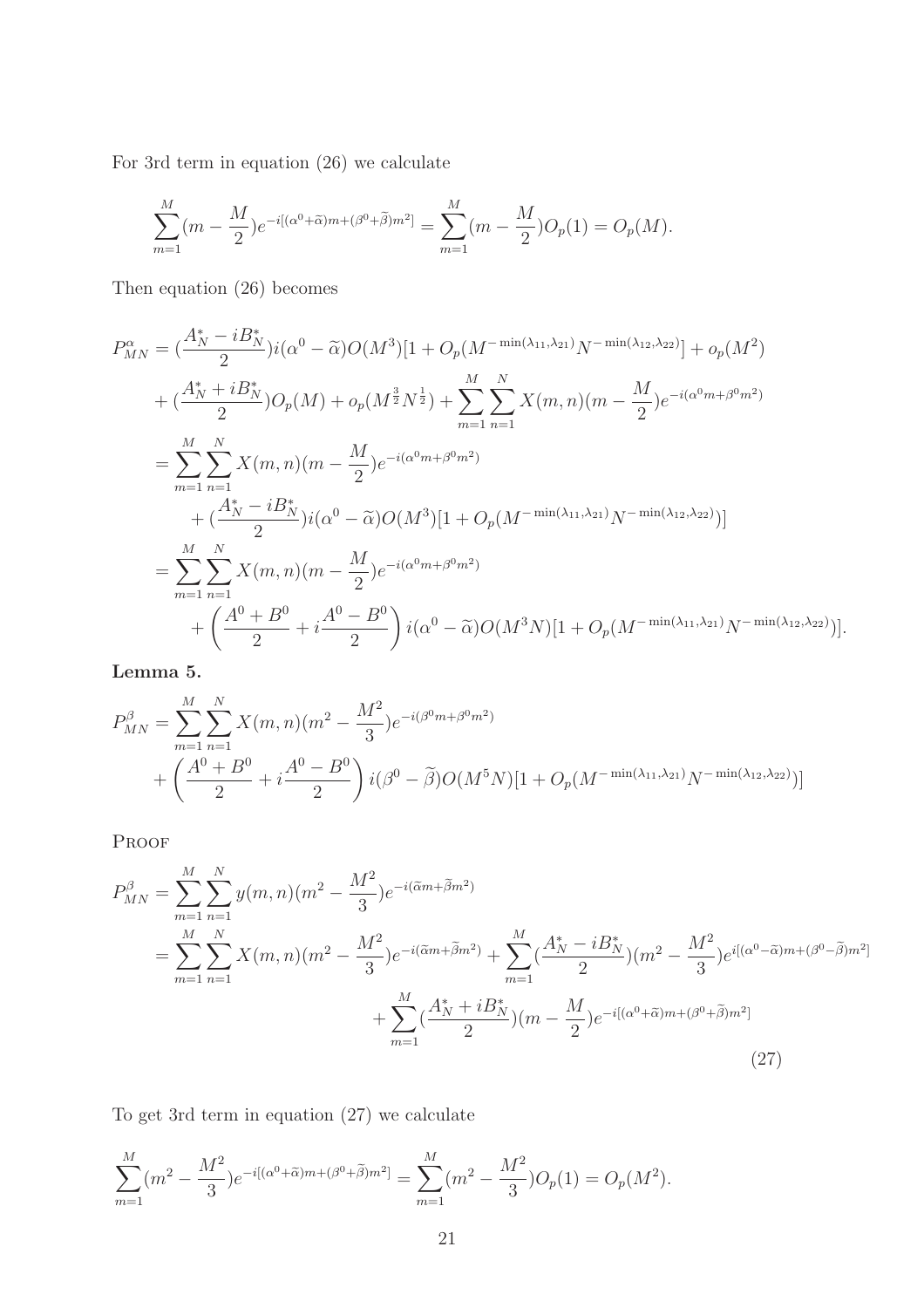Expanding using bivariate Taylor series 1st term in equation (27) becomes

$$
\begin{split} &\sum_{m=1}^{M} \sum_{n=1}^{N} X(m,n) (m^2 - \frac{M^2}{3}) e^{-i(\overline{\alpha}m + \overline{\beta}m^2)} = \sum_{m=1}^{M} \sum_{n=1}^{N} X(m,n) (m^2 - \frac{M^2}{3}) \left[ e^{-i(m\alpha^0 + m^2\beta^0)} + \sum_{l=1}^{L-1} \sum_{k=0}^{l} \frac{(i(\widetilde{\alpha} - \alpha^0)m)^k(i(\widetilde{\beta} - \beta^0)m^2)^{l-k}}{k!(l-k)!} e^{-i(m\alpha^0 + m^2\beta^0)} \right. \\ & \left. + \sum_{k=0}^{L} \frac{(i(\widetilde{\alpha} - \alpha^0)m)^k(i(\widetilde{\beta} - \beta^0)m^2)^{l-k}}{k!(L-k)!} e^{-i(m\alpha^0 + m^2\beta^0)} \right] \\ &= \sum_{m=1}^{M} \sum_{n=1}^{N} X(m,n) (m^2 - \frac{M^2}{3}) e^{-i(m\alpha^0 + m^2\beta^0)} \\ &+ \sum_{l=1}^{L-1} \sum_{k=0}^{l} \frac{1}{k!(l-k)!} O_p(M^{-k-k\lambda_{11}}N^{-k\lambda_{12}}) O_p(M^{-2(l-k)-(l-k)\lambda_{21}}N^{-(l-k)\lambda_{22}}) O_p(M^{k+2(l-k)+\frac{8}{2}}N^{\frac{1}{2}}) \\ &+ \sum_{k=0}^{L} \sum_{k,l}^{l} X(m,n) (m^2 - \frac{M^2}{3}) e^{-i(m\alpha^0 + m^2\beta^0)} \\ &= \sum_{m=1}^{M} \sum_{n=1}^{N} X(m,n) (m^2 - \frac{M^2}{3}) e^{-i(m\alpha^0 + m^2\beta^0)} \\ &+ \sum_{l=1}^{L-1} \sum_{k=0}^{L-1} \frac{1}{k!(l-k)!} [O_p(M^{\frac{3}{2}-k\lambda_{11}-(l-k)\lambda_{21}}N^{\frac{1}{2}-k\lambda_{12}-(l-k)\lambda_{22}})] \\ &+ \sum_{k=1}^{L} \sum_{k=0}^{L-1} \frac{1}{k!(l-k)!} [O_p(M^{\frac{3}{2}-k\lambda_{11}-(l-k)\lambda_{21}}N^{\frac{1}{2}-k\lambda_{12}-(l-k)\lambda_{2
$$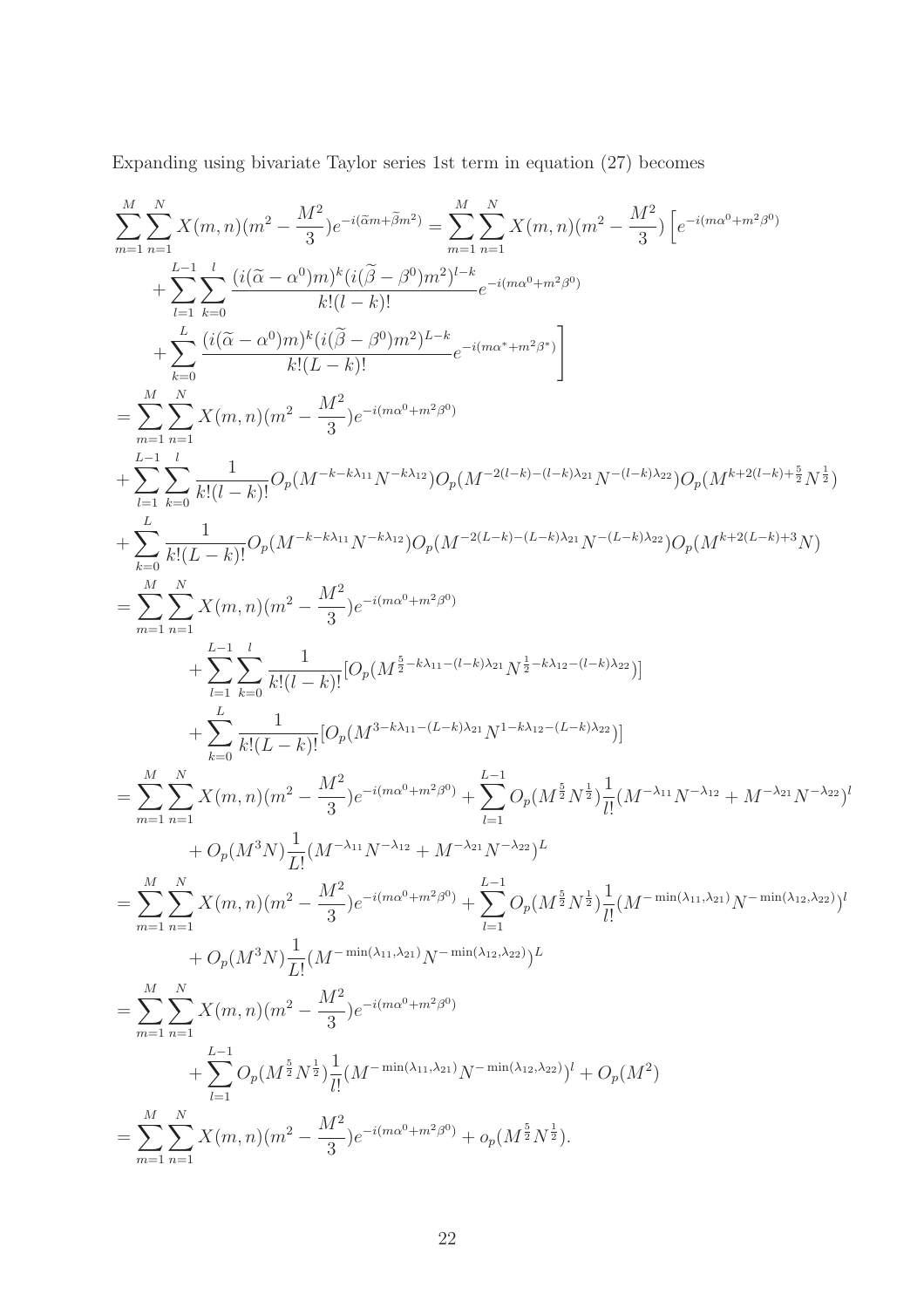Taylor series expansion gives 2nd term in equation (27) as

$$
\begin{split} &\sum_{m=1}^{M}(m^{2}-\frac{M^{2}}{3})e^{i[(\alpha^{0}-\widetilde{\alpha})m+(\beta^{0}-\widetilde{\beta})m^{2}]}\\ &=\sum_{m=1}^{M}(m^{2}-\frac{M^{2}}{3})\left[e^{i[m(\alpha^{0}-\alpha^{0})+m^{2}(\beta^{0}-\beta^{0})]}+i(\alpha^{0}-\widetilde{\alpha})m+i(\beta^{0}-\widetilde{\beta})m^{2}\right.\\ &\left. +\frac{i^{2}(\alpha^{0}-\widetilde{\alpha})^{2}m^{2}}{2!}e^{i[m(\alpha^{0}-\alpha^{*})+m^{2}(\beta^{0}-\beta^{*})]}+\frac{i^{2}(\beta^{0}-\widetilde{\beta})^{2}m^{4}}{2!}e^{i[m(\alpha^{0}-\alpha^{*})+m^{2}(\beta^{0}-\beta^{*})]}\\ &\left. +\frac{2i^{2}(\alpha^{0}-\widetilde{\alpha})(\beta^{0}-\widetilde{\beta})m^{3}}{2!}e^{i[m(\alpha^{0}-\alpha^{*})+m^{2}(\beta^{0}-\beta^{*})]} \right] \\ &=O(M^{2})+i(\beta^{0}-\widetilde{\beta})O(M^{5})+i(\beta^{0}-\widetilde{\beta})O_{p}(M^{-1-\lambda_{11}}N^{-\lambda_{12}})O_{p}(M^{6})\\ &\left. +i(\beta^{0}-\widetilde{\beta})O_{p}(M^{-2-\lambda_{21}}N^{-\lambda_{22}})O_{p}(M^{7})\\ &\left. +O_{p}(M^{-1-\lambda_{11}}N^{-\lambda_{12}})O(M^{4})+O_{p}(M^{-2-2\lambda_{11}}N^{-2\lambda_{12}})O_{p}(M^{5})\right.\\ &=O_{p}(M^{2})+i(\beta^{0}-\widetilde{\beta})O(M^{5})[1+O_{p}(M^{-\lambda_{11}}N^{-\lambda_{12}})+O_{p}(M^{-\lambda_{21}}N^{-\lambda_{22}})]\\ &\left. +O_{p}(M^{3})[O_{p}(M^{-\lambda_{11}}N^{-\lambda_{12}})+O_{p}(M^{-2\lambda_{11}}N^{-2\lambda_{12}})]\\ &=o_{p}(M^{3})+i(\beta^{0}-\widetilde{\beta})O(M^{5})[1+O_{p}(M^{-\lambda_{11}}N^{-\lambda_{12}})+O_{p}(M^{-\lambda_{21}}N^{-\lambda_{22}})]\\ &=o_{p
$$

Then equation (27) becomes

$$
P_{MN}^{\beta} = \left(\frac{A_N^* - iB_N^*}{2}\right) i(\beta^0 - \tilde{\beta}) O(M^5) [1 + O_p(M^{-\min(\lambda_{11}, \lambda_{21})} N^{-\min(\lambda_{12}, \lambda_{22})}] + o_p(M^3)
$$
  
+ 
$$
\left(\frac{A_N^* + iB_N^*}{2}\right) O_p(M^2) + o_p(M^{\frac{5}{2}} N^{\frac{1}{2}}) + \sum_{m=1}^M \sum_{n=1}^N X(m, n)(m^2 - \frac{M^2}{3}) e^{-i(\beta^0 m + \beta^0 m^2)}
$$
  
= 
$$
\sum_{m=1}^M \sum_{n=1}^N X(m, n)(m^2 - \frac{M^2}{3}) e^{-i(\beta^0 m + \beta^0 m^2)}
$$
  
+ 
$$
\left(\frac{A_N^* - iB_N^*}{2}\right) i(\beta^0 - \tilde{\beta}) O(M^5) [1 + O_p(M^{-\min(\lambda_{11}, \lambda_{21})} N^{-\min(\lambda_{12}, \lambda_{22})})]
$$
  
= 
$$
\sum_{m=1}^M \sum_{n=1}^N X(m, n)(m^2 - \frac{M^2}{3}) e^{-i(\beta^0 m + \beta^0 m^2)}
$$
  
+ 
$$
\left(\frac{A^0 + B^0}{2} + i\frac{A^0 - B^0}{2}\right) i(\beta^0 - \tilde{\beta}) O(M^5 N) [1 + O_p(M^{-\min(\lambda_{11}, \lambda_{21})} N^{-\min(\lambda_{12}, \lambda_{22})})].
$$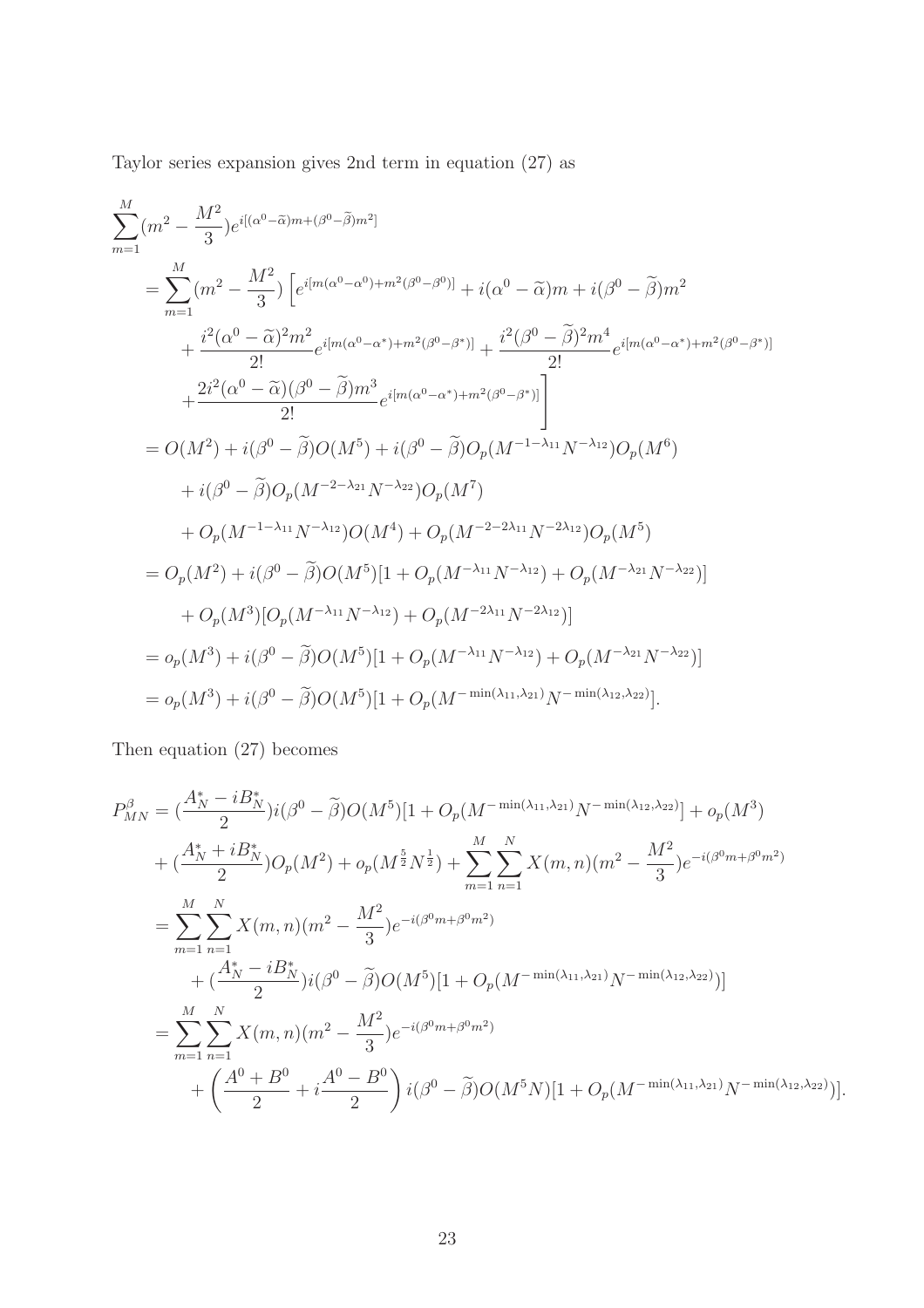PROOF OF THEOREM 1: Note that

$$
\sum_{n=1}^{N} y(m, n) = A_N^* \cos(\alpha^0 m + \beta^0 m^2) + B_N^* \sin(\alpha^0 m + \beta^0 m^2) + \sum_{n=1}^{N} X(m, n) \tag{28}
$$

where 
$$
A_N^* = \sum_{n=1}^N [A^0 \cos(\gamma^0 n + \delta^0 n^2) + B^0 \sin(\gamma^0 n + \delta^0 n^2)] = (A^0 + B^0)O(N)
$$
 and  
\n
$$
B_N^* = \sum_{n=1}^N [B^0 \cos(\gamma^0 n + \delta^0 n^2) - A^0 \sin(\gamma^0 n + \delta^0 n^2)] = (B^0 - A^0)O(N).
$$
\n
$$
Q_{MN}^{\alpha,\beta} = (\frac{A^0 + B^0}{2} + i\frac{A^0 - B^0}{2})O_p(MN)
$$
 using Lemma 3

and using Lemma 4

$$
P_{MN}^{\alpha} = \sum_{m=1}^{M} \sum_{n=1}^{N} X(m,n)(m - \frac{M}{2})e^{-i(\alpha^0 m + \beta^0 m^2)}
$$
  
+ 
$$
\left(\frac{A^0 + B^0}{2} + i\frac{A^0 - B^0}{2}\right) i(\alpha^0 - \tilde{\alpha})O(M^3 N)[1 + O_p(M^{-\min(\lambda_{11}, \lambda_{21})}N^{-\min(\lambda_{12}, \lambda_{22})})],
$$
  
then 
$$
\tilde{\alpha} = \tilde{\alpha} + \frac{48}{M^2} Im[\frac{P_{MN}^{\alpha}}{Q_{MN}^{\alpha\beta}}]
$$

$$
\tilde{\alpha} = \tilde{\alpha} + \frac{48}{M^2} Im \left[ \frac{(\frac{A_N^* - iB_N^*}{2}) i(\alpha^0 - \tilde{\alpha}) O(M^3) [1 + O_p(M^{-\min(\lambda_{11}, \lambda_{21})} N^{-\min(\lambda_{12}, \lambda_{22})}]}{O_p(M) (\frac{A_N^* - iB_N^*}{2})} + \frac{\sum_{m=1}^M \sum_{n=1}^N X(m, n)(m - \frac{M}{2}) e^{-i(\alpha^0 m + \beta^0 m^2)}}{O_p(M) (\frac{A_N^* - iB_N^*}{2})} \right]
$$

$$
\tilde{\alpha} = \alpha^{0} + (\alpha^{0} - \tilde{\alpha})O_{p}(M^{-\min(\lambda_{11},\lambda_{21})}N^{-\min(\lambda_{12},\lambda_{22})} + \frac{48}{M^{2}}Im\left[\frac{\sum_{m=1}^{M} \sum_{n=1}^{N} X(m,n)(m - \frac{M}{2})e^{-i(\alpha^{0}m + \beta^{0}m^{2})}}{(\frac{A^{0} + B^{0}}{2} + i\frac{A^{0} - B^{0}}{2})O_{p}(MN)}\right].
$$
  
Now the variance of 
$$
\frac{48}{M^{-3/2}N^{-1/2}}Im\left[\frac{\sum_{m=1}^{M} \sum_{n=1}^{N} X(m,n)(m - \frac{M}{2})e^{-i(\alpha^{0}m + \beta^{0}m^{2})}}{(\frac{A^{0} + B^{0}}{2} + i\frac{A^{0} - B^{0}}{2})}\right]
$$
us

 $\sin g$ 

Lemma 1 and 2, is asymptotically same as variance of LSE of  $\alpha^0$ . So  $\tilde{\alpha} - \alpha^0 =$  $O_p(M^{(-1-\lambda_{11})}N^{(-\lambda_{12})})$  where  $\lambda_{11} \in (0, \frac{1}{2})$  $(\frac{1}{2})$  then  $\tilde{\alpha} - \alpha^0 = O_p(M^{(-1-2\lambda_{11})}N^{(-\lambda_{12})})$  if  $\lambda_{11} \leq \frac{1}{4} M^{\frac{3}{2}}(\widetilde{\widetilde{\alpha}} - \alpha^0) \rightarrow N(0, \sigma_1^2)$  if  $\lambda_{11} > \frac{1}{4}$  $\frac{1}{4}$  by Central Limit Theorem (CLT) of stochastic process in Fuller [3] where  $\sigma_1^2 = \frac{384\sigma^2 c}{A^{02} + B^{02}}$  is variance of LSE of  $\alpha^0$ .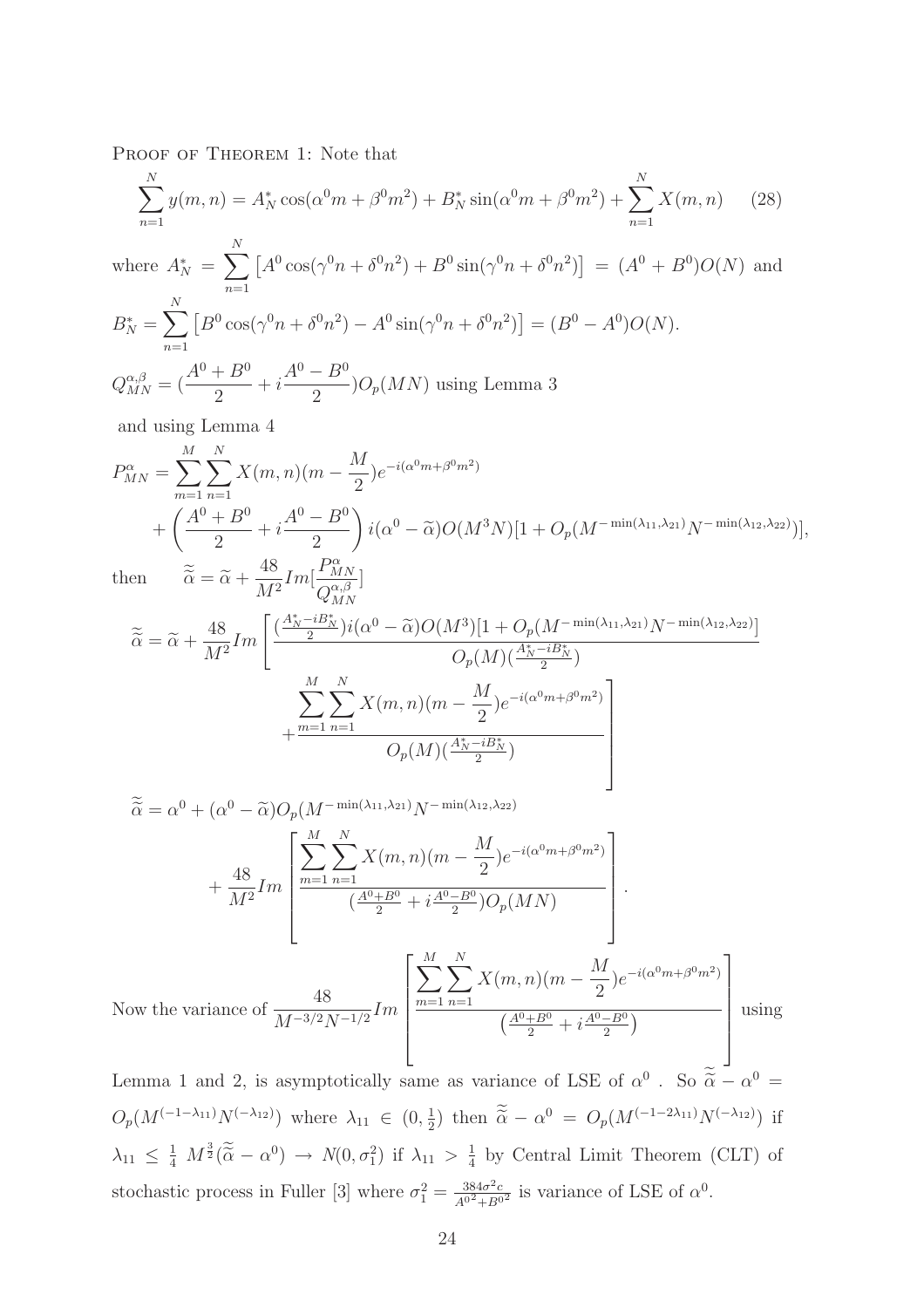PROOF OF THEOREM 2:

$$
P_{MN}^{\beta} = \sum_{m=1}^{M} \sum_{n=1}^{N} X(m,n)(m^{2} - \frac{M^{2}}{3}) e^{-i(\beta^{0}m + \beta^{0}m^{2})}
$$
  
+ 
$$
\left(\frac{A^{0} + B^{0}}{2} + i\frac{A^{0} - B^{0}}{2}\right) i(\beta^{0} - \tilde{\beta})O(M^{5}N)[1 + O_{p}(M^{-\min(\lambda_{11}, \lambda_{21})}N^{-\min(\lambda_{12}, \lambda_{22})})]
$$

using Lemma 5 and then  $\widetilde{\tilde{\beta}} = \widetilde{\beta} + \frac{45}{M^4}$  $\frac{10}{M^4}$ *Im*[  $P_{N}^{\beta}$ MN  $Q_{M}^{\alpha,\beta}$ MN ]

$$
\widetilde{\tilde{\beta}} = \widetilde{\beta} + \frac{45}{M^4} Im \left[ \frac{(\frac{A_N^* - iB_N^*}{2}) i (\beta^0 - \widetilde{\beta}) O(M^5) [1 + O_p(M^{-\min(\lambda_{11}, \lambda_{21})} N^{-\min(\lambda_{12}, \lambda_{22})}]}{O_p(M) (\frac{A_N^* - iB_N^*}{2})} + \frac{\sum_{m=1}^M \sum_{n=1}^N X(m, n) (m^2 - \frac{M^2}{3}) e^{-i(\alpha^0 m + \beta^0 m^2)}}{O_p(M) (\frac{A_N^* - iB_N^*}{2})} \right]
$$

$$
\widetilde{\beta} = \beta^{0} + (\beta^{0} - \widetilde{\beta})O_{p}(M^{-\min(\lambda_{11}, \lambda_{21})}N^{-\min(\lambda_{12}, \lambda_{22})} + \frac{45}{M^{4}}Im\left[\frac{\sum_{m=1}^{M} \sum_{n=1}^{N} X(m, n)(m^{2} - \frac{M^{2}}{3})e^{-i(\alpha^{0}m + \beta^{0}m^{2})}}{(\frac{A^{0} + B^{0}}{2} + i\frac{A^{0} - B^{0}}{2})O_{p}(MN)}\right].
$$

Now variance of 
$$
\frac{45}{M^{-3/2}N^{-1/2}}Im\left[\frac{\sum_{m=1}^{M}\sum_{n=1}^{N}X(m,n)(m^{2}-\frac{M^{2}}{3})e^{-i(\alpha^{0}m+\beta^{0}m^{2})}}{\left(\frac{A^{0}+B^{0}}{2}+i\frac{A^{0}-B^{0}}{2}\right)}\right]
$$
 using

Lemma 1 and 2, is asymptotically same as variance of LSE of  $\beta^0$ . So  $\beta - \beta^0 =$  $O_p(M^{(-2-\lambda_{21})})$  where  $\lambda_{21} \in (0, \frac{1}{2})$  $(\frac{1}{2})$  then  $\tilde{\beta} - \beta^0 = O_p(M^{(-2-2\lambda_{21})})$  if  $\lambda_{21} \leq \frac{1}{4}$  $rac{1}{4}$  and  $M^{\frac{5}{2}}(\widetilde{\beta}-\beta^0) \rightarrow N(0,\sigma_2^2)$  if  $\lambda_{21} > \frac{1}{4}$  $\frac{1}{4}$  by CLT of stochastic processes in Fuller [3] where  $\sigma_2^2 = \frac{360\sigma^2 c}{A^{02} + B^{02}}$  is the variance of the LSE of  $\beta^0$ .

PROOF OF THEOREM 3 AND 4: Theorems 3 and 4 can be proved along the same line as that of Theorem 1 and 2 by interchanging the role of  $m$  and  $n$ .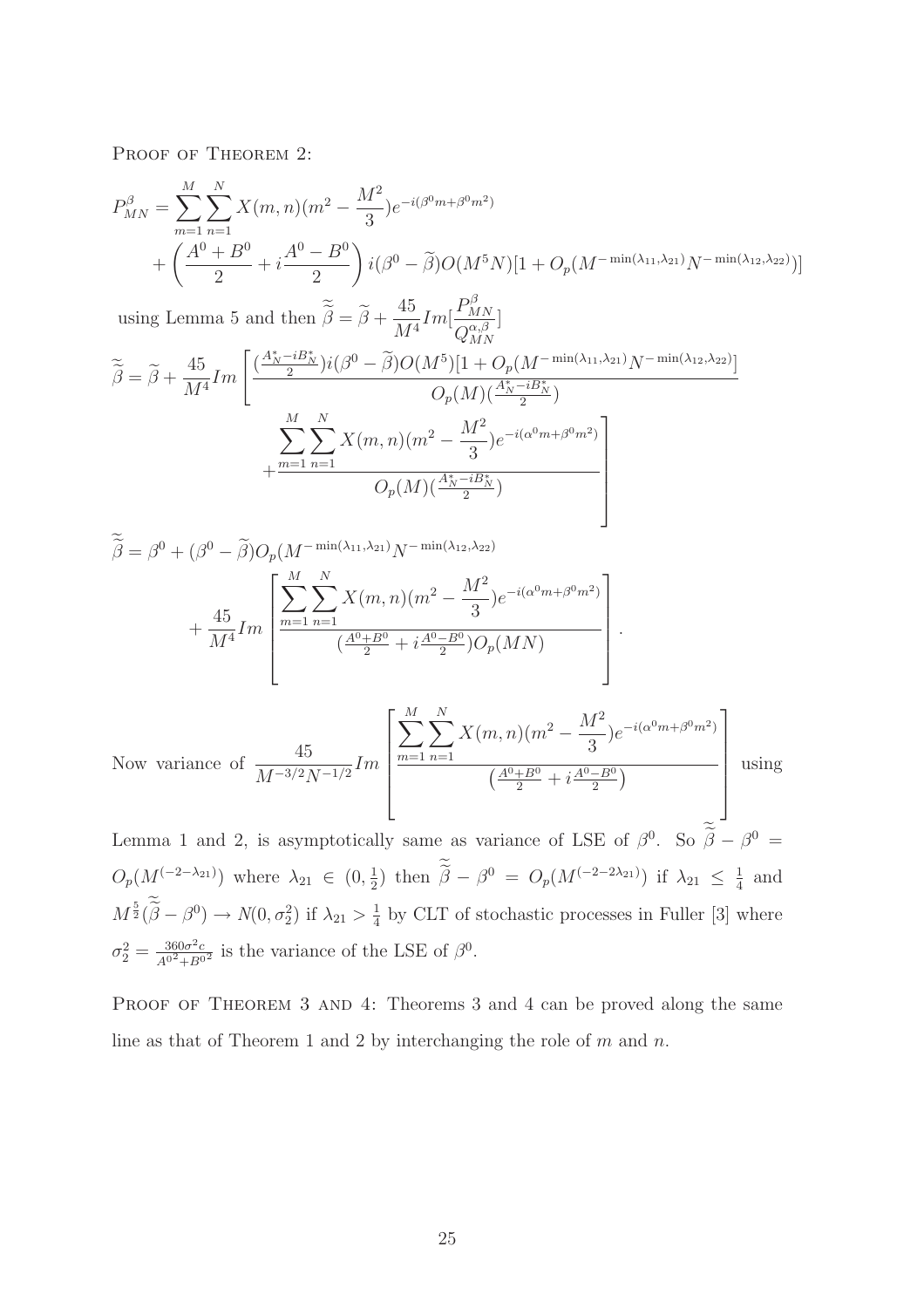# References

- [1] Bai, Z.D., Rao, C.R., Chow, M., Kundu, D. (2003), "Efficient algorithm for estimating the parameters of superimposed complex exponential model", Journal of Statistical Planning and Inference, vol. 110, 23-34.
- [2] Cao, F.,Wang, S., Wang, F. (2006), "Cross-Spectral Method Based on 2-D Cross Polynomial Transform for 2-D Chirp Signal Parameter Estimation" ICSP2006 Proceedings, DOI:10.1109/ICOSP.2006.344475.
- [3] Fuller, W. (1996), Introduction to statistical time series, 2-nd edition, John Wiley and Sons, New York.
- [4] Francos, J.M., Friedlander, B. (1998),"Two-Dimensional Polynomial Phase Signals: Parameter Estimation and Bounds" Multidimensional Systems and Signal Processing, 9, 173-205.
- [5] Francos, J.M., Friedlander, B. (1999), "Parameter Estimation of 2-D Random Amplitude Polynomial-Phase Signals", IEEE Transactions on Signal Processing, 47, 1795-1810.
- [6] Friedlander, B.,Francos, J.M. (1996), "An Estimation Algorithm for 2-D Polynomial Phase Signals", IEEE Transactions on Image Processing, 5, 1084-1087.
- [7] Kundu, D. and Nandi, S. (2008), "Parameter estimation of chirp signals in presence of stationary noise", Statistica Sinica, vol. 18, 187 - 202.
- [8] Lahiri, A., Kundu, D. and Mitra, A. (2011), "On parameter estimation of two dimensional chirp signals", submitted for publication.
- [9] Peleg, S., Porat, B. (1991),"Estimation and classification of polynomial phase signals" IEEE Transactions on Information Theory, 37, 422-430.